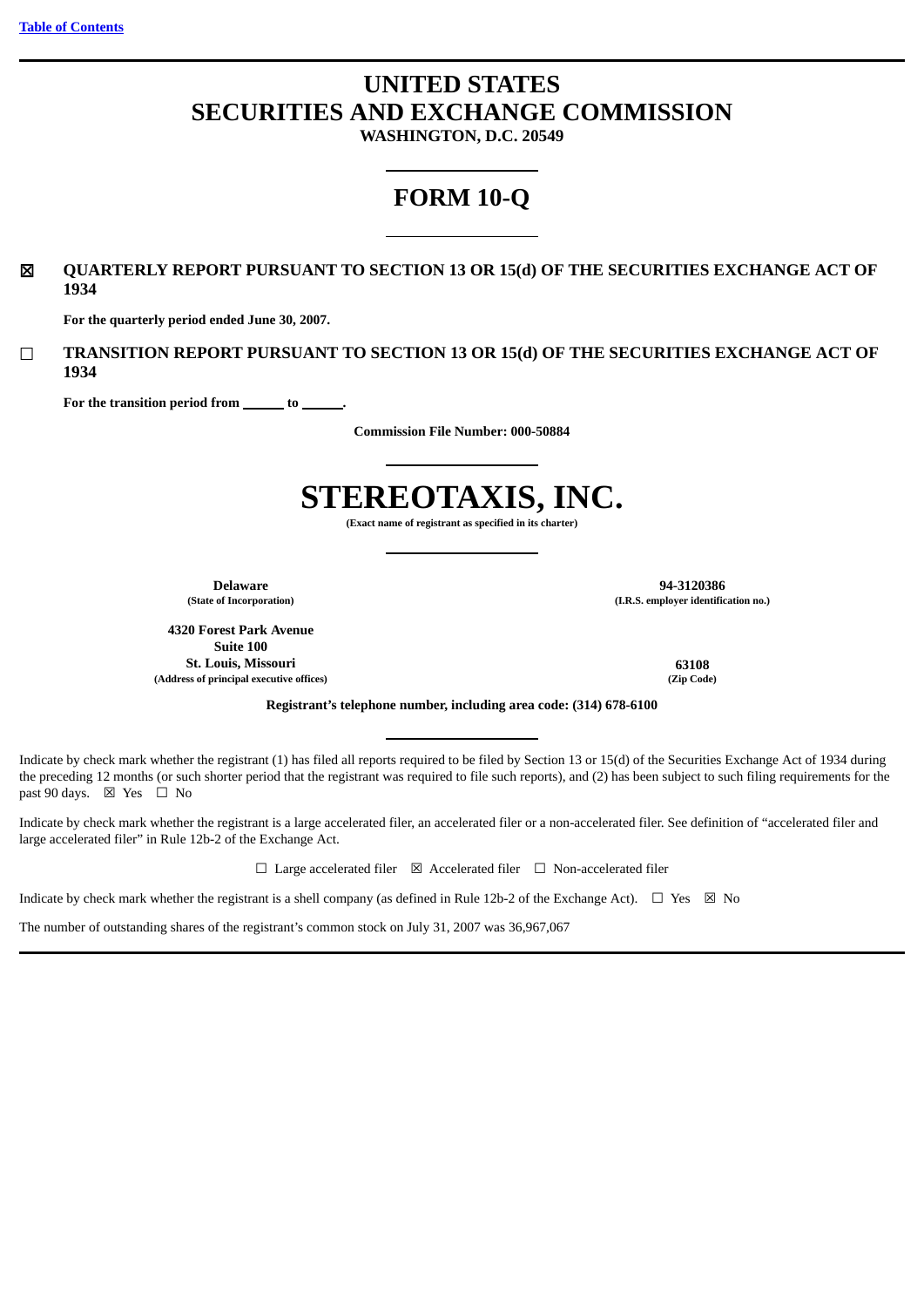# **STEREOTAXIS, INC. INDEX TO FORM 10-Q**

<span id="page-1-0"></span>

| Part I |                           | Financial Information                                                                                                                                                          | Page                                 |
|--------|---------------------------|--------------------------------------------------------------------------------------------------------------------------------------------------------------------------------|--------------------------------------|
|        | Item 1.                   | <b>Financial Statements (unaudited)</b><br><b>Balance Sheets</b><br><b>Statements of Operations</b><br><b>Statements of Cash Flows</b><br><b>Notes to Financial Statements</b> | 3<br>$\overline{4}$<br>5<br>$6 - 10$ |
|        | Item 2.                   | Management's Discussion and Analysis of Financial Condition and Results of Operations                                                                                          | $10 - 14$                            |
|        | Item 3.<br>Item 4.        | <b>Quantitative and Qualitative Disclosures About Market Risk</b><br><b>Controls and Procedures</b>                                                                            | 14<br>$14 - 15$                      |
|        | Part II Other Information |                                                                                                                                                                                |                                      |
|        | Item 1                    | <b>Legal Proceedings</b>                                                                                                                                                       | 15                                   |
|        | Item 1A.                  | <b>Risk Factors</b>                                                                                                                                                            | 15                                   |
|        | Item 2.                   | <b>Unregistered Sales of Equity Securities and Use of Proceeds</b>                                                                                                             | 15                                   |
|        | Item 3.                   | Defaults upon Senior Securities                                                                                                                                                | 15                                   |
|        | Item 4.                   | <b>Submission of Matters to a Vote of Security Holders</b>                                                                                                                     | $15 - 16$                            |
|        | Item 5.                   | <b>Other Information</b>                                                                                                                                                       | 16                                   |
|        | Item 6.                   | <b>Exhibits</b>                                                                                                                                                                | 16                                   |
|        | <b>Signatures</b>         |                                                                                                                                                                                | 17                                   |
|        | <b>Exhibit Index</b>      |                                                                                                                                                                                | 18                                   |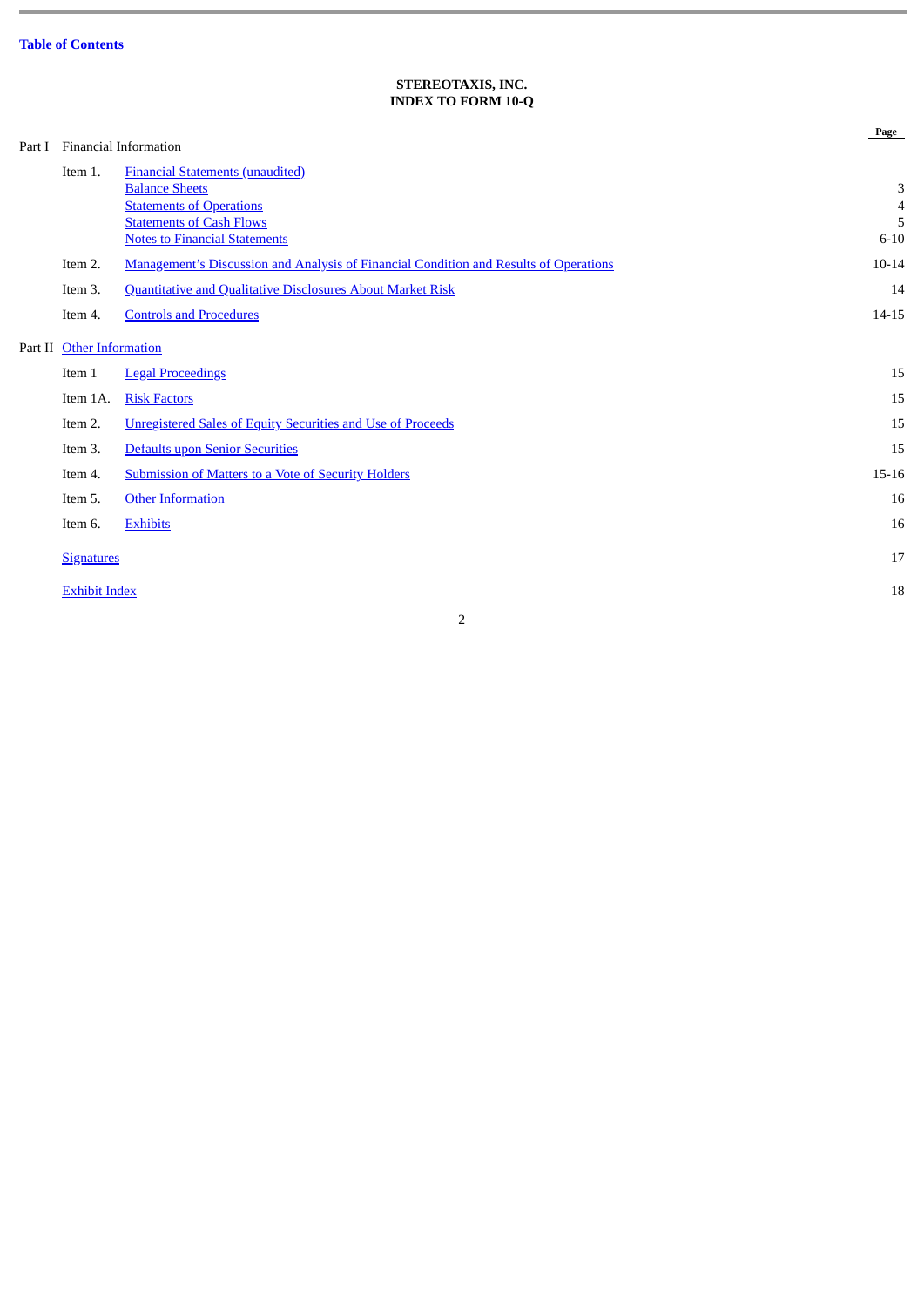# <span id="page-2-1"></span><span id="page-2-0"></span>**ITEM 1. FINANCIAL STATEMENTS**

# **STEREOTAXIS, INC. BALANCE SHEETS**

|                                                                                                                                                      | <b>June 30,</b><br>2007 | December 31,<br>2006        |
|------------------------------------------------------------------------------------------------------------------------------------------------------|-------------------------|-----------------------------|
|                                                                                                                                                      | (Unaudited)             |                             |
| Assets                                                                                                                                               |                         |                             |
| Current assets:                                                                                                                                      |                         |                             |
| Cash and cash equivalents                                                                                                                            | \$<br>26,058,239        | \$15,210,493                |
| Short-term investments                                                                                                                               | 6,761,286               | 21,773,288                  |
| Accounts receivable, net of allowance of \$117,963 and \$90,716 in 2007 and 2006, respectively                                                       | 15,365,238              | 15,280,628                  |
| Current portion of long-term receivables                                                                                                             |                         | 163,362                     |
| Inventory                                                                                                                                            | 8,689,523               | 8,285,825                   |
| Prepaid expenses and other current assets                                                                                                            | 2,249,335               | 2,580,773                   |
| Total current assets                                                                                                                                 | 59,123,621              | 63,294,369                  |
| Property and equipment, net                                                                                                                          | 6,297,530               | 4,130,295                   |
| Intangible assets, net                                                                                                                               | 1,477,778               | 1,544,444                   |
| Long-term receivables                                                                                                                                | 379,486                 |                             |
| Other assets                                                                                                                                         | 322,374                 | 321,552                     |
| <b>Total assets</b>                                                                                                                                  | 67,600,789<br>\$        | \$<br>69,290,660            |
| Liabilities and stockholders' equity                                                                                                                 |                         |                             |
| Current liabilities:                                                                                                                                 |                         |                             |
| Current maturities of long-term debt                                                                                                                 | \$<br>1,000,000         | $\mathfrak{S}$<br>1,666,666 |
| Accounts payable                                                                                                                                     | 5,412,376               | 5,555,121                   |
| <b>Accrued liabilities</b>                                                                                                                           | 8,208,366               | 10,025,231                  |
| Deferred contract revenue                                                                                                                            | 7,060,774               | 5,663,553                   |
| Total current liabilities                                                                                                                            | 21,681,516              | 22,910,571                  |
| Long-term debt, less current maturities                                                                                                              | 1,472,222               | 305,556                     |
| Long-term deferred contract revenue                                                                                                                  | 1,031,406               | 1,220,174                   |
| Other liabilities                                                                                                                                    | 448,915                 | 65,367                      |
| Stockholders' equity:                                                                                                                                |                         |                             |
| Preferred stock, par value \$0.001; 10,000,000 shares authorized at 2007 and 2006, none outstanding at 2007 and<br>2006                              |                         |                             |
| Common stock, par value \$0.001; 100,000,000 shares authorized at 2007, and 2006; 36,927,201 and 34,755,397<br>issued at 2007 and 2006, respectively | 36,927                  | 34,755                      |
| Additional paid-in capital                                                                                                                           | 272,596,239             | 248,908,918                 |
| Treasury stock, 40,151 shares at cost at 2007 and 2006, respectively                                                                                 | (205,999)               | (205,999)                   |
| Accumulated deficit                                                                                                                                  | (229, 460, 862)         | (203,950,839)               |
| Accumulated other comprehensive income                                                                                                               | 425                     | 2,157                       |
| Total stockholders' equity                                                                                                                           | 42,966,730              | 44,788,992                  |
| Total liabilities and stockholders' equity                                                                                                           | \$<br>67,600,789        | \$<br>69,290,660            |

# **See accompanying notes.**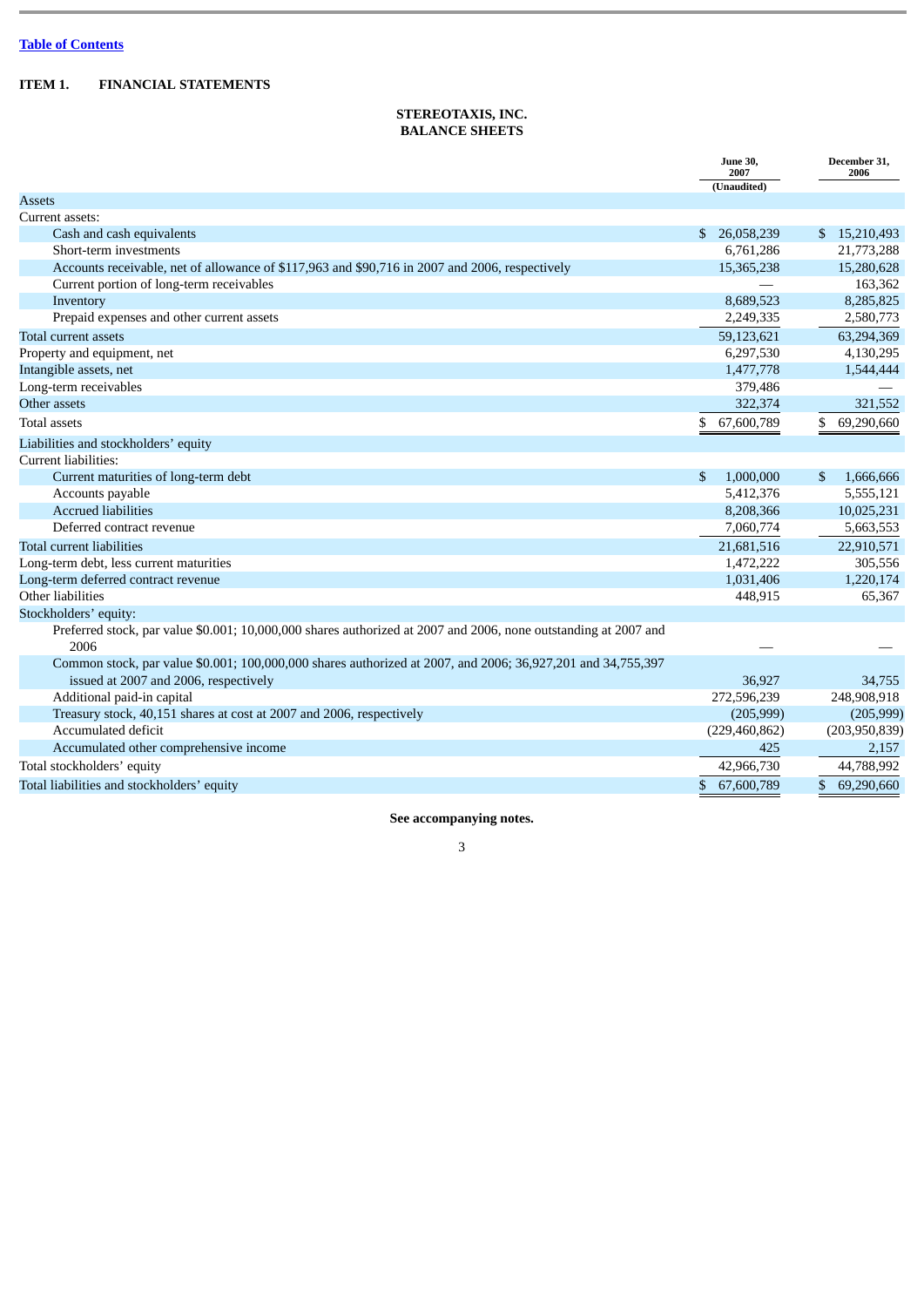## **STEREOTAXIS, INC. STATEMENTS OF OPERATIONS (Unaudited)**

<span id="page-3-0"></span>

|                                                                      |                 | <b>Three Months Ending</b><br><b>June 30,</b> |                | <b>Six Months Ending</b><br><b>June 30,</b> |
|----------------------------------------------------------------------|-----------------|-----------------------------------------------|----------------|---------------------------------------------|
|                                                                      | 2007            | 2006                                          | 2007           | 2006                                        |
| Revenue                                                              |                 |                                               |                |                                             |
| Systems revenue                                                      | 5,771,587<br>S. | 2,860,101<br>S.                               | \$12,979,029   | 3,842,698<br>S.                             |
| Disposables, service and accessories revenue                         | 2,063,652       | 953,919                                       | 4,017,165      | 1,703,114                                   |
| Total revenue                                                        | 7,835,239       | 3,814,020                                     | 16,996,194     | 5,545,812                                   |
| Cost of revenue                                                      |                 |                                               |                |                                             |
| Inventory impairment                                                 | 1,870,653       |                                               | 1,870,653      |                                             |
| Other cost of revenue                                                | 2,472,678       | 2,182,425                                     | 5,723,025      | 3,414,416                                   |
| Total cost of revenue                                                | 4,343,331       | 2,182,425                                     | 7,593,678      | 3,414,416                                   |
| Gross margin                                                         | 3,491,908       | 1,631,595                                     | 9,402,516      | 2,131,396                                   |
| Operating expenses:                                                  |                 |                                               |                |                                             |
| Research and development                                             | 7,090,948       | 5,539,759                                     | 12,785,639     | 11,669,627                                  |
| General and administration                                           | 4,848,888       | 4,286,408                                     | 9,791,830      | 8,306,152                                   |
| Sales and marketing                                                  | 6,986,475       | 5,715,392                                     | 13,066,396     | 10,588,776                                  |
| Total operating expenses                                             | 18,926,311      | 15,541,559                                    | 35,643,865     | 30,564,555                                  |
| <b>Operating loss</b>                                                | (15, 434, 403)  | (13,909,964)                                  | (26, 241, 349) | (28, 433, 159)                              |
| Interest income                                                      | 491,103         | 629,839                                       | 873,558        | 1,110,832                                   |
| Interest expense                                                     | (62, 616)       | (330, 404)                                    | (142, 232)     | (883, 506)                                  |
| Net loss                                                             | \$(15,005,916)  | \$(13,610,529)                                | \$(25,510,023) | $$$ (28,205,833)                            |
| Net loss per common share:                                           |                 |                                               |                |                                             |
| Basic and diluted                                                    | \$<br>(0.42)    | \$<br>(0.41)                                  | \$<br>(0.72)   | \$<br>(0.88)                                |
| Weighted average shares used in computing net loss per common share: |                 |                                               |                |                                             |
| Basic and diluted                                                    | 36,152,659      | 33,221,875                                    | 35,285,931     | 32,187,229                                  |

**See accompanying notes.**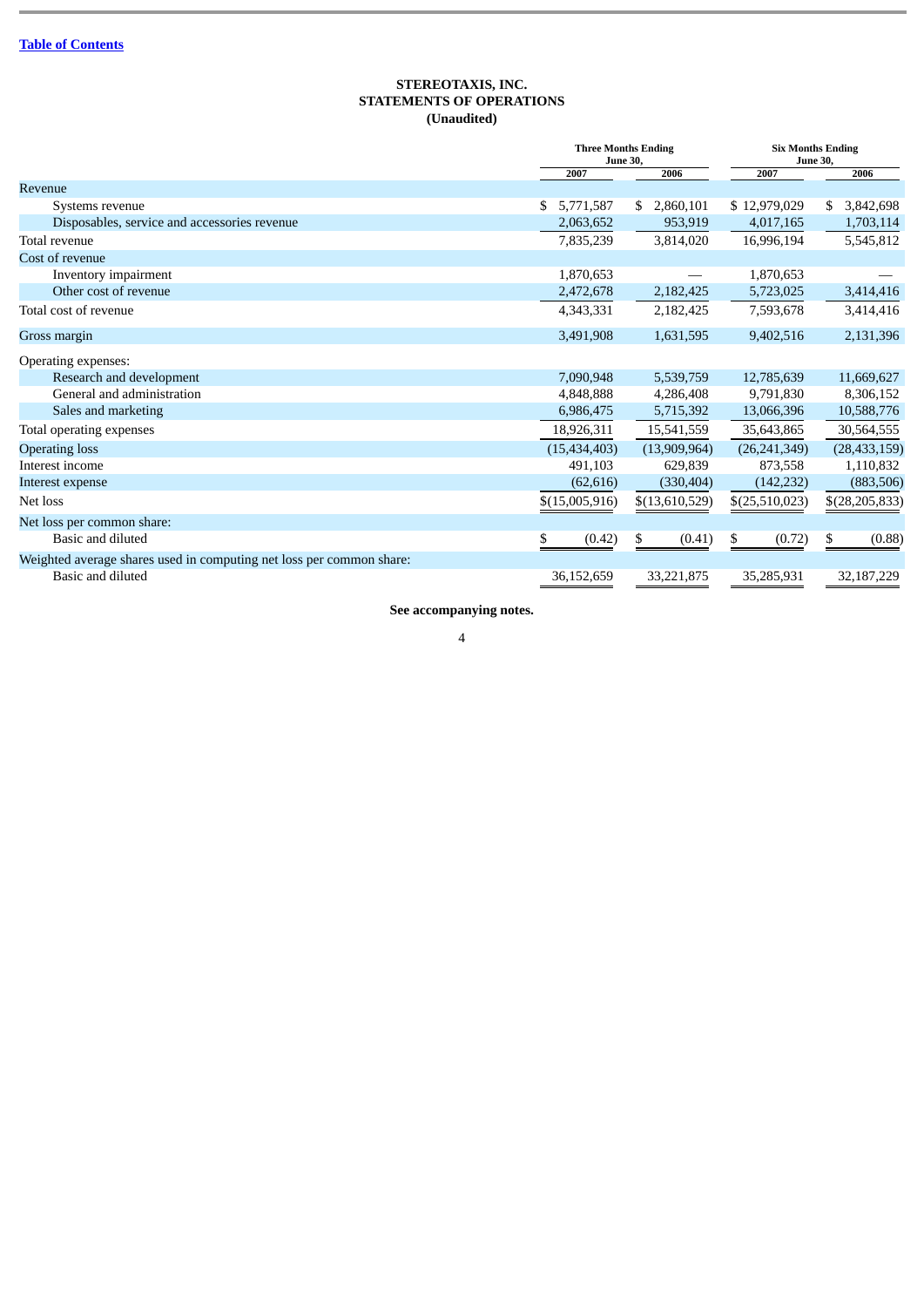# **STEREOTAXIS, INC. STATEMENTS OF CASH FLOWS (Unaudited)**

<span id="page-4-0"></span>

|                                                                         | <b>Six Months Ended</b><br><b>June 30,</b> |                  |
|-------------------------------------------------------------------------|--------------------------------------------|------------------|
|                                                                         | 2007                                       | 2006             |
| Cash flows from operating activities:                                   |                                            |                  |
| Net loss                                                                | \$(25,510,023)                             | \$(28, 205, 833) |
| Adjustments to reconcile net loss to cash used in operating activities: |                                            |                  |
| Depreciation                                                            | 699,905                                    | 575,255          |
| Amortization (accretion)                                                | (84,955)                                   | 632,428          |
| Interest receivable from sale of stock                                  |                                            | 48,992           |
| Noncash compensation                                                    | 2,729,284                                  | 2,072,839        |
| Gain on asset disposal                                                  | 6,043                                      | 6,806            |
| Inventory impairment charge                                             | 1,870,653                                  |                  |
| Changes in operating assets and liabilities:                            |                                            |                  |
| Accounts receivable                                                     | (84, 610)                                  | (1,329,766)      |
| Interest receivable on investments                                      | 163,598                                    | (63,970)         |
| Long-term receivables                                                   | (216, 124)                                 | 134,739          |
| Inventories                                                             | (2,274,351)                                | (2,261,874)      |
| Prepaid expenses and other current assets                               | 331.438                                    | 1,767,679        |
| Other assets                                                            | (822)                                      | 4,824            |
| Accounts payable                                                        | (142, 745)                                 | (834, 243)       |
| <b>Accrued liabilities</b>                                              | (1,816,865)                                | 98,182           |
| Deferred contract revenue                                               | 1,208,453                                  | 585,486          |
| Other                                                                   | 383,548                                    | (3,797)          |
| Net cash used in operating activities                                   | (22, 737, 573)                             | (26,772,253)     |
| Cash flows from investing activities:                                   |                                            |                  |
| Purchase of equipment                                                   | (2,973,823)                                | (1,905,541)      |
| Sale or disposal of equipment                                           | 100,640                                    | 10,072           |
| Proceeds from the maturity/sale of available-for-sale investments       | 22,200,000                                 | 8,871,645        |
| Purchase of available-for-sale investments                              | (7,201,707)                                | (15, 126, 967)   |
| Net cash provided by (used in) investing activities                     | 12,125,110                                 | (8,150,791)      |
| Cash flows from financing activities:                                   |                                            |                  |
| Proceeds from long-term debt                                            | 2,000,000                                  |                  |
| Payments under long-term debt                                           | (1,500,000)                                | (500,000)        |
| Proceeds from issuance of stock and warrants, net of issuance costs     | 20,960,209                                 | 62,875,441       |
| Purchase of treasury stock                                              |                                            | (43, 453)        |
| Payments received on notes receivable from common stock                 |                                            | 134,700          |
| Net cash provided by financing activities                               | 21,460,209                                 | 62,466,688       |
| Net increase in cash and cash equivalents                               | 10,847,746                                 | 27,543,644       |
| Cash and cash equivalents at beginning of period                        | 15,210,493                                 | 3,598,493        |
| Cash and cash equivalents at end of period                              | \$26,058,239                               | \$31,142,137     |

**See accompanying notes.**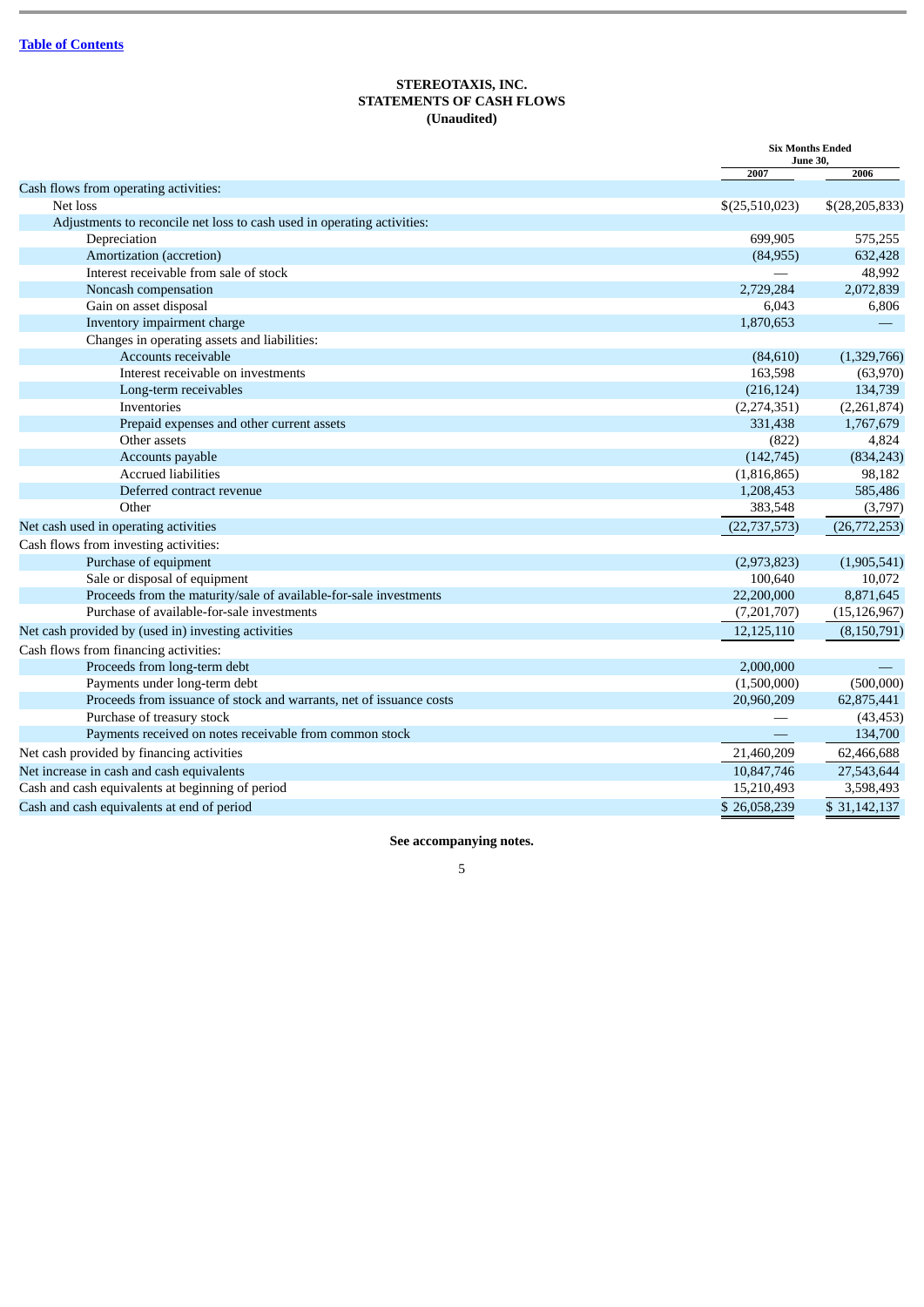## **STEREOTAXIS, INC. NOTES TO FINANCIAL STATEMENTS (Unaudited)**

## <span id="page-5-0"></span>**Basis of Presentation**

The accompanying unaudited financial statements of Stereotaxis, Inc. (the "Company") have been prepared in accordance with generally accepted accounting principles for interim financial information and with the instructions to Form 10-Q. Accordingly, they do not include all the disclosures required by U.S. generally accepted accounting principles for complete financial statements. In the opinion of management, they include all adjustments, consisting only of normal recurring adjustments, necessary for a fair presentation of the results for the interim periods presented. Operating results for the three and six month periods ended June 30, 2007 are not necessarily indicative of the results that may be expected for the year ended December 31, 2007 or for future operating periods. These interim financial statements and the related notes should be read in conjunction with the annual financial statements and notes included in the Company's Annual Report on Form 10-K as filed with the Securities and Exchange Commission on March 13, 2007 for the year ended December 31, 2006.

#### **Recently Adopted Accounting Pronouncements**

Effective January 1, 2007 the Company adopted Financial Accounting Standards Board (FASB) issued FIN 48, *Accounting for Uncertainty in Income Taxes – an Interpretation of FASB Statement No. 109*. FIN 48 clarifies the accounting for uncertainty in income taxes recognized in an entity's financial statements and provides guidance on the recognition, de-recognition and measurement of benefits related to an entity's uncertain tax positions. The adoption of FIN 48 did not have an impact on our financial position or results of operations.

#### **Pending Accounting Pronouncements**

In February 2007, The FASB issued SFAS No. 159, *The Fair Value Option for Financial Assets and Financial Liabilities*. SFAS 159 permits entities to choose to measure many financial instruments and certain other items at fair value that are not currently required to be measured at fair value. SFAS 159 will be effective for the Company on January 1, 2008. The Company is currently evaluating the impact of adopting SFAS 159 on its financial statements.

#### **Revenue Recognition**

For arrangements with multiple deliverables, the Company allocates the total revenue to each deliverable based on the provisions of Staff Accounting Bulletin (SAB) 104 and Emerging Issues Task Force (EITF) Issue No. 00-21, *Revenue Arrangements with Multiple Deliverables,* and recognize revenue for each separate element as the criteria are met.

In the second quarter of 2007, the Company determined that installation met the criteria under SAB 104 and EITF Issue No. 00-21 for recognition as a separate element or unit of accounting. Revenue for system sales is recognized upon delivery for the portion of sales price due upon delivery, provided delivery has occurred, title has passed, there are no uncertainties regarding acceptance, persuasive evidence of an arrangement exists, the sales price is fixed and determinable, and collection of the related receivable is reasonably assured. The sales price due upon installation (10% or less) is recognized as revenue when the standard installation process is complete. If more than 10% of the sales price is due upon installation, revenue recognition is deferred until the standard installation process is complete. When installation is the responsibility of the customer, revenue from system sales is recognized upon shipment since these arrangements do not include an installation element or right of return privileges. If uncertainties exist regarding collectability, the Company recognizes revenue when those uncertainties are resolved. Amounts collected prior to satisfying the above revenue recognition criteria are reflected as deferred revenue. Revenue from services and license fees, whether sold individually or as a separate unit of accounting in a multi-element arrangement, is deferred and amortized over the service or license fee period, which is typically one year. Revenue from services is derived primarily from the sale of annual product maintenance plans. The Company recognizes revenue from disposable device sales or accessories upon shipment and an appropriate reserve for returns is established. The Company recognizes fees earned on the shipment of product to customers as revenue and recognize costs incurred on the shipment of product to customers as cost of revenue.

#### **Net Loss Per Common Share**

Basic net loss per common share is computed by dividing the net loss for the period by the weighted average number of common shares outstanding during the period. Diluted loss per share is computed by dividing the loss for the period by the weighted average number of common and common equivalent shares outstanding during the period as described below.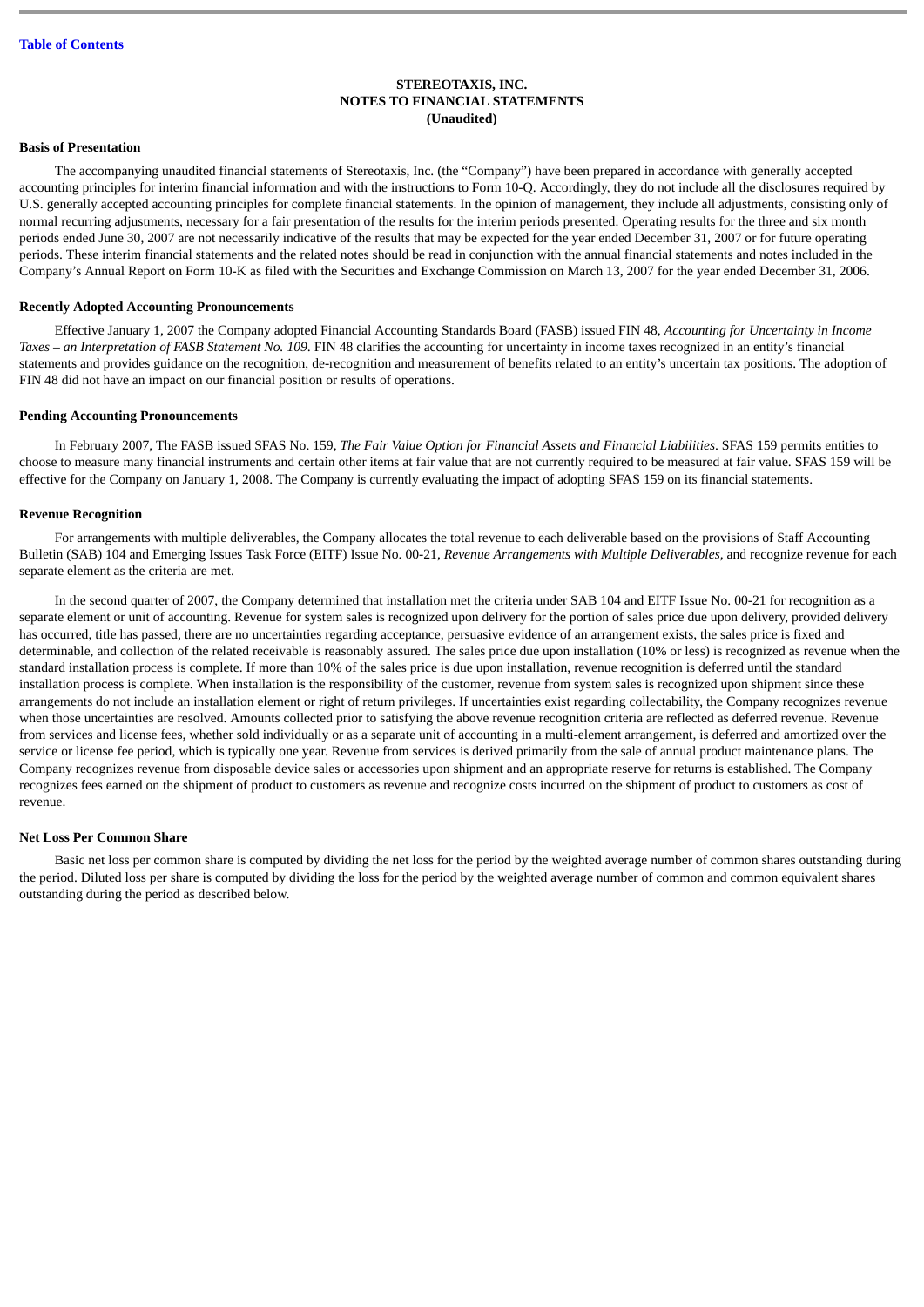The Company has deducted unearned restricted shares from the calculation of shares used in computing net loss per share, basic and diluted. The Company has excluded all outstanding options, stock appreciation rights and warrants from the calculation of diluted loss per common share because all such securities are anti-dilutive for all periods presented. As of June 30, 2007, the Company had 3,204,897 shares of common stock issuable upon the exercise of outstanding options and stock appreciation rights at a weighted average exercise price of \$8.38 per share and 510,626 shares of common stock issuable upon the exercise of outstanding warrants at a weighted average exercise price of \$8.52 per share. The Company had a weighted average of 682,018 and 679,360 unearned restricted shares excluded from the calculation of net loss per common share for the three and six months ended June 30, 2007, respectively.

#### **Stock-Based Compensation**

Effective January 1, 2006, the Company adopted the fair value recognition provisions of Financial Accounting Standards Board Statement No. 123(R), *Share-Based Payment* ("SFAS 123(R)"), using the modified prospective transition method to account for its grants of stock options, stock appreciation rights, restricted shares and its employee stock purchase plan. SFAS 123(R) requires the determination of the fair value of the share-based compensation at the grant date and the recognition of the related expense over the period in which the share-based compensation vests.

The Company utilizes the Black-Scholes valuation model to determine the fair value of stock options and stock appreciation rights at the date of grant. The resulting compensation expense is recognized over the requisite service period, which is generally one to four years. Compensation expense is recognized only for those awards expected to vest, with forfeitures estimated based on the Company's historical experience and future expectations.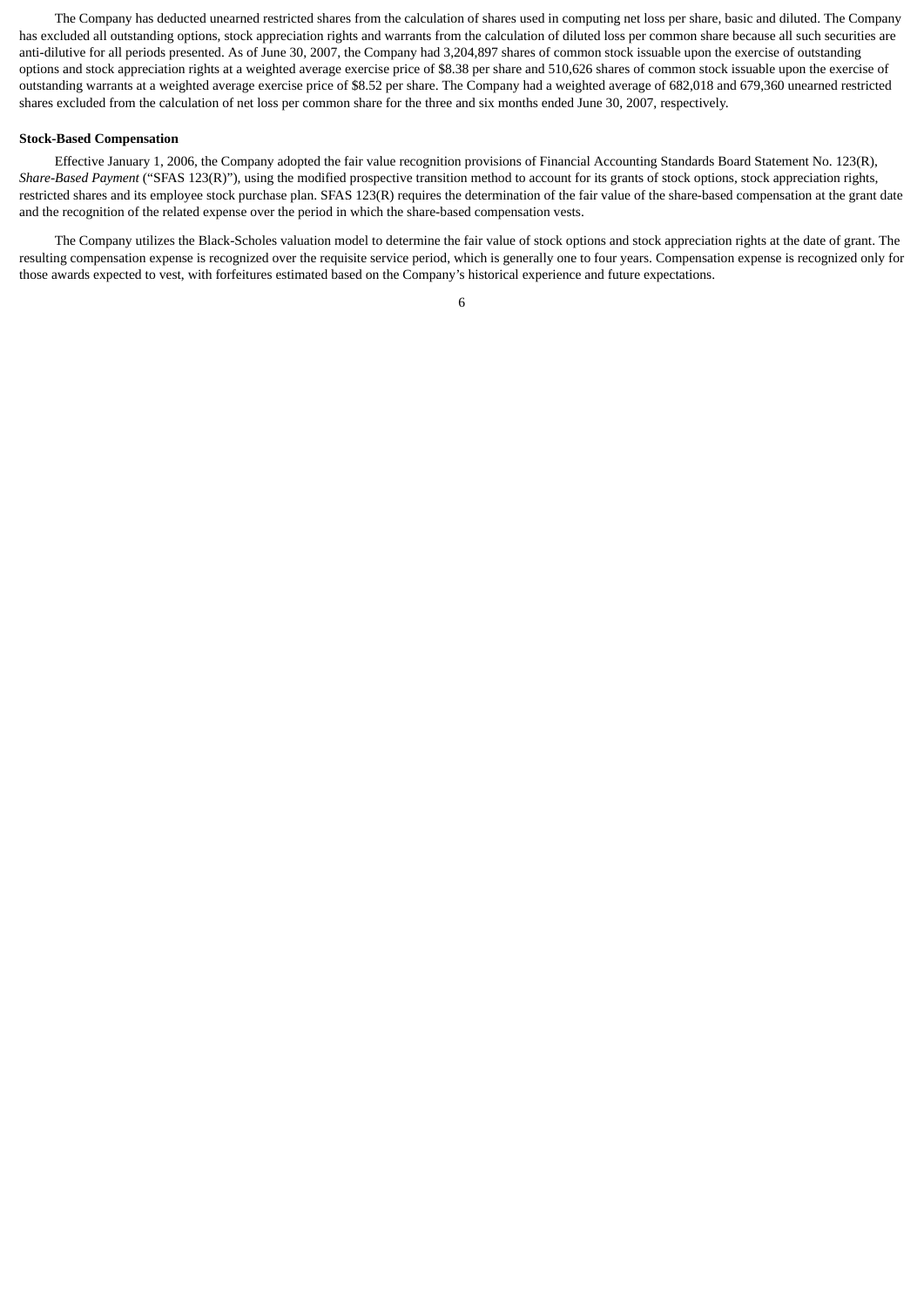Stock options and stock appreciation rights issued to certain non-employees, including individuals for scientific advisory services, are recorded at their fair value as determined in accordance with SFAS 123 and Emerging Issues Task Force (EITF) No. 96-18, *Accounting for Equity Instruments That Are Issued to Other Than Employees for Acquiring, or in Conjunction With Selling, Goods or Services,* and recognized over the service period. Deferred compensation for options granted to such non-employees is periodically remeasured through the vesting or forfeiture date.

Restricted shares granted to employees are valued at the fair market value at the date of grant. The Company amortizes the amount to expense over the service period on a straight-line basis. If the shares are subject to performance objectives, the resulting compensation expense is amortized over the anticipated vesting period and is subject to adjustment based on the actual achievement of objectives.

At June 30, 2007, the total compensation cost related to options, stock appreciation rights and non-vested stock granted to employees under the Company's equity incentive plans that has not yet been recognized was approximately \$12.5 million, net of estimated forfeitures of approximately \$1.4 million. This cost will be amortized on a straight-line basis over the underlying estimated service periods, generally four years, and will be adjusted for subsequent changes in estimated forfeitures.

#### **Stock Award Plans**

The Company has various stock plans that permit the Company to provide incentives to employees and directors of the Company in the form of equity compensation that are described in the Company's Annual Report on Form 10-K for the fiscal year ended December 31, 2006. At June 30, 2007, the Board of Directors has reserved a total of 4,393,639 shares of the Company's common stock to provide for current and future grants under its various equity plans.

A summary of the option and stock appreciation rights activity for the six months ended June 30, 2007 is as follows:

|                                | Number of<br>Shares | Range of<br><b>Exercise Price</b> |    | <b>Weighted Average</b><br><b>Exercise Price per</b><br>Share |
|--------------------------------|---------------------|-----------------------------------|----|---------------------------------------------------------------|
| Outstanding, December 31, 2006 | 2,403,507           | $$0.25 - $12.35$                  | Φ  | 7.08                                                          |
| Granted                        | 1,033,440           | \$10.24-\$12.55                   | J  | 10.65                                                         |
| Exercised                      | (169, 280)          | 0.54-\$8.78                       | \$ | 4.28                                                          |
| Forfeited                      | (62,770)            | $$0.30-S12.03$                    |    | 6.73                                                          |
| Outstanding, June 30, 2007     | 3,204,897           | $$0.25 - $12.35$                  |    | 8.38                                                          |

A summary of the restricted share grant activity for the six months ended June 30, 2007 is as follows:

|                                | Number of<br>Shares |    | <b>Weighted Average</b><br><b>Grant Price per</b><br>Share |
|--------------------------------|---------------------|----|------------------------------------------------------------|
| Outstanding, December 31, 2006 | 679.544             | Φ  | 9.84                                                       |
| Granted                        | 103,583             |    | 10.81                                                      |
| Vested                         | (32,755)            | \$ | 9.83                                                       |
| Forfeited                      | (40, 962)           |    | 9.47                                                       |
| Outstanding, June 30, 2007     | 709,410             |    | 10.01                                                      |

A summary of the restricted stock outstanding as of June 30, 2007 is as follows:

|                                     | Number of     |
|-------------------------------------|---------------|
|                                     | <b>Shares</b> |
| Time based restricted shares        | 221.371       |
| Performance based restricted shares | 488,039       |
| Outstanding, June 30, 2007          | 709,410       |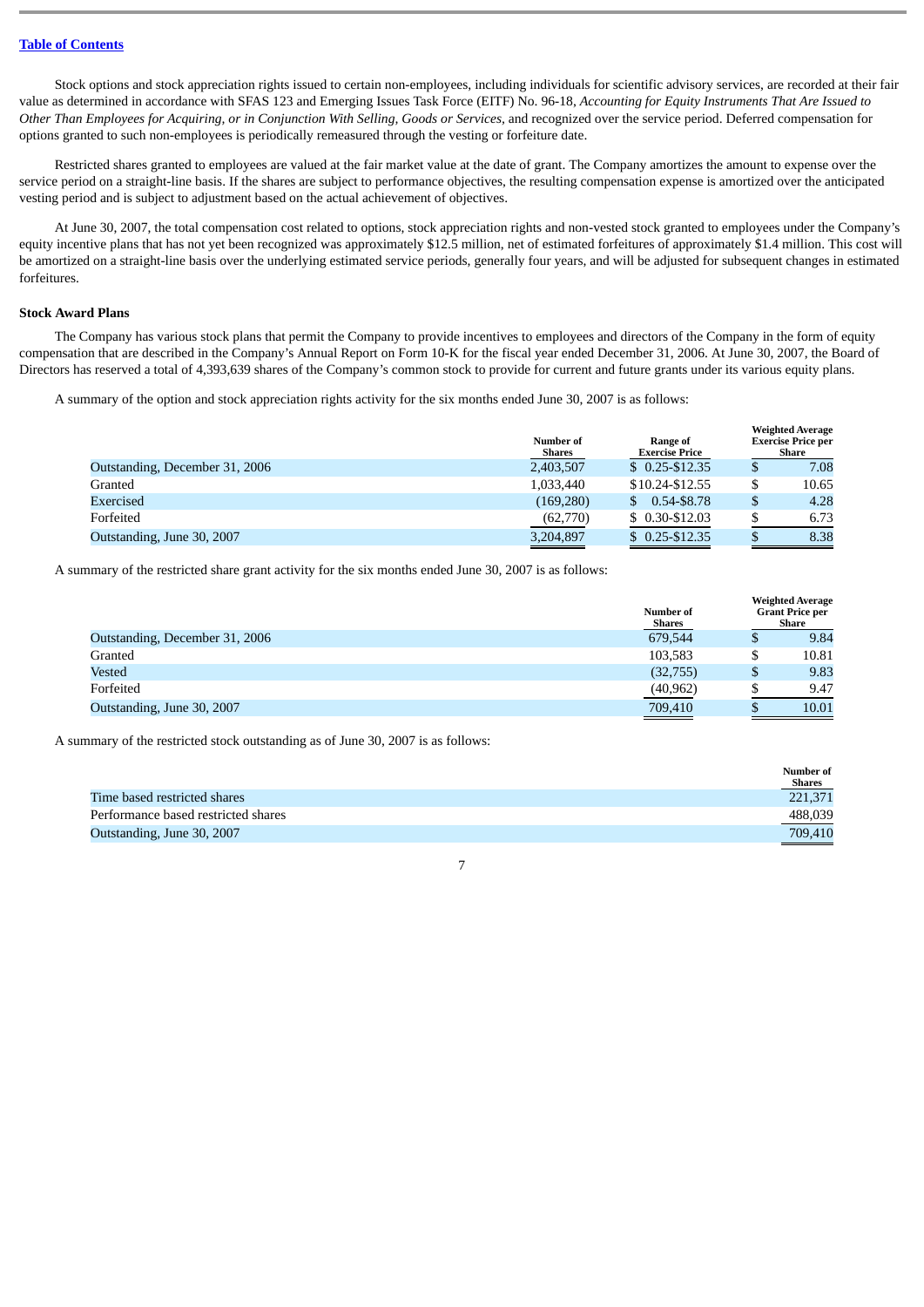## **Table of [Contents](#page-1-0)**

# **Comprehensive Loss**

Comprehensive loss for the three-month period ended June 30, 2007 and 2006 was \$(15,005,925) and \$(13,619,940), respectively. Comprehensive loss for the six-month period ended June 30, 2007 and 2006 was \$(25,511,755) and \$(28,218,635), respectively. The only adjustment to net loss in arriving at comprehensive loss is the unrealized gain or loss on investments available for sale.

## **Investments**

Investments consist of the following available-for-sale securities at fair value:

|                                | <b>June 30,</b><br>2007         | December 31,<br>2006 |
|--------------------------------|---------------------------------|----------------------|
| Corporate debt                 | $\hspace{0.1mm}-\hspace{0.1mm}$ | 1,843,988            |
| U.S. government agency         |                                 | 9,276,631            |
| Commercial paper               | 6,260,113                       | 7,559,259            |
| Certificates of deposit        |                                 | 2,092,253            |
| <b>Auction rate securities</b> | 501,173                         | 1,001,157            |
| Total short-term investments   | \$6,761,286                     | \$21,773,288         |

## **Inventory**

Inventory consists of the following:

|                                         | <b>June 30,</b><br>2007 | December 31,<br>2006 |
|-----------------------------------------|-------------------------|----------------------|
| Raw materials                           | \$2,397,548             | \$2,501,312          |
| Work in process                         | 139,466                 | 29,443               |
| Finished goods                          | 8,406,759               | 5,966,525            |
| Reserve for impairment and obsolescence | (2,254,250)             | (211, 455)           |
| Total inventory                         | \$ 8,689,523            | \$8,285,825          |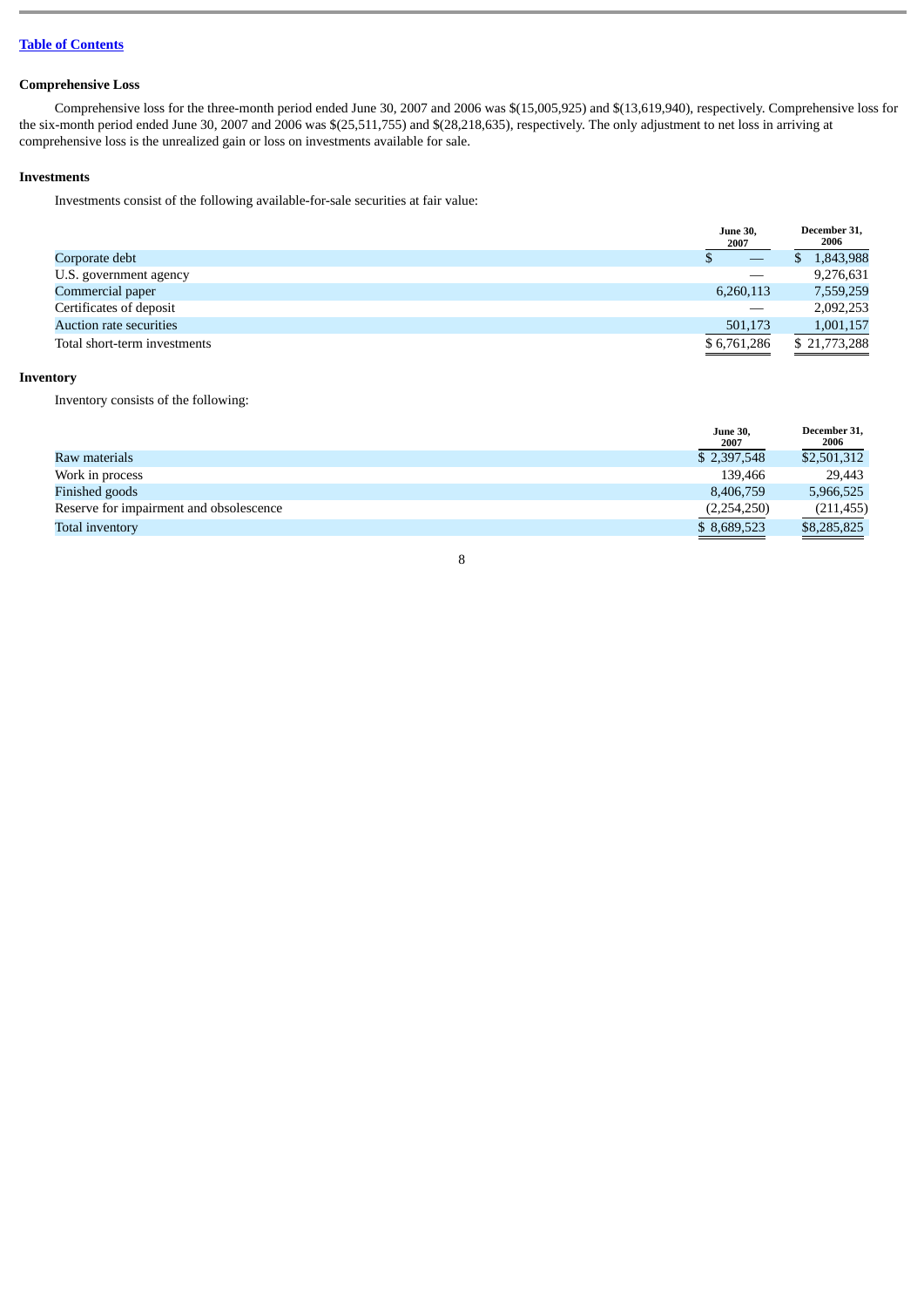#### **Property and Equipment**

Property and equipment consist of the following:

|                                   | <b>June 30,</b><br>2007 | December 31,<br>2006 |
|-----------------------------------|-------------------------|----------------------|
| Equipment                         | \$7,988,530             | \$5,307,519          |
| Equipment held for lease          | 303,412                 | 303,412              |
| Leasehold improvements            | 1,484,930               | 1,309,715            |
|                                   | 9,776,872               | 6,920,646            |
| Less accumulated depreciation     | (3,479,342)             | (2,790,351)          |
| Total property and equipment, net | \$6,297,530             | \$4,130,295          |

Equipment held for lease consists of medical equipment provided to customers under operating lease arrangements where the Company is the lessor.

#### **Accrued Liabilities**

Accrued liabilities consist of the following:

|                                           | <b>June 30,</b><br>2007 | December 31,<br>2006 |
|-------------------------------------------|-------------------------|----------------------|
| Accrued salaries, bonus and benefits      | \$3,788,063             | 3.495.023            |
| Accrued research and development          | 2,142,051               | 3,471,094            |
| Accrued legal and other professional fees | 592.396                 | 323.224              |
| Other                                     | 1,685,856               | 2,735,890            |
| Total accrued liabilities                 | \$8,208,366             | \$10,025,231         |

## **Line of Credit**

In March 2007, the Company amended its credit agreement with its primary lending bank. The amended agreement retained substantially all of the same terms and conditions as the agreement in place at December 31, 2006, but increased the maximum borrowing capacity to \$25 million, an increase of \$15 million, and provided for an additional \$2 million in equipment advances. In the event the Company's quick asset ratio (as defined in the agreement) falls below 1.75 to 1, the Company would also be required to maintain certain operating performance measures. The maturity date of the revolving line of credit was extended to March 2009 and the interest rate was adjusted to the lender's prime rate plus either 0.25% or 0.75%, depending on a defined liquidity measure. The \$2 million equipment loan was drawn in June 2007. As of June 30, 2007 the Company is in compliance with all covenants of this agreement.

#### **Stockholders' Equity**

In February 2006, the Company completed an offering of 5,500,000 shares of its common stock at \$12.00 per share which included the exercise by the underwriters of an option to purchase an additional 500,000 shares. In conjunction with these transactions, the Company received approximately \$61.7 million in net proceeds after deduction of underwriting discounts and commissions and payment of offering expenses.

In March 2007, the Company completed an offering of 1,919,000 shares of its common stock at \$10.50 per share. In conjunction with these transactions, the Company received approximately \$20.1 million in net proceeds after deducting offering expenses.

## **Product Warranty Provisions**

The Company's standard policy is to warrant all NIOBE systems against defects in material or workmanship for one year following installation. The Company's estimate of costs to service the warranty obligations is based on historical experience and current product performance trends. A regular review of warranty obligations is performed to determine the adequacy of the reserve and adjustments are made to the estimated warranty liability as appropriate.

During the quarter ended June 30, 2006, the Company expensed approximately \$237,000 related to a warranty obligation for a system installed at a hospital whose President and Chief Executive Officer is a member of our Board of Directors.

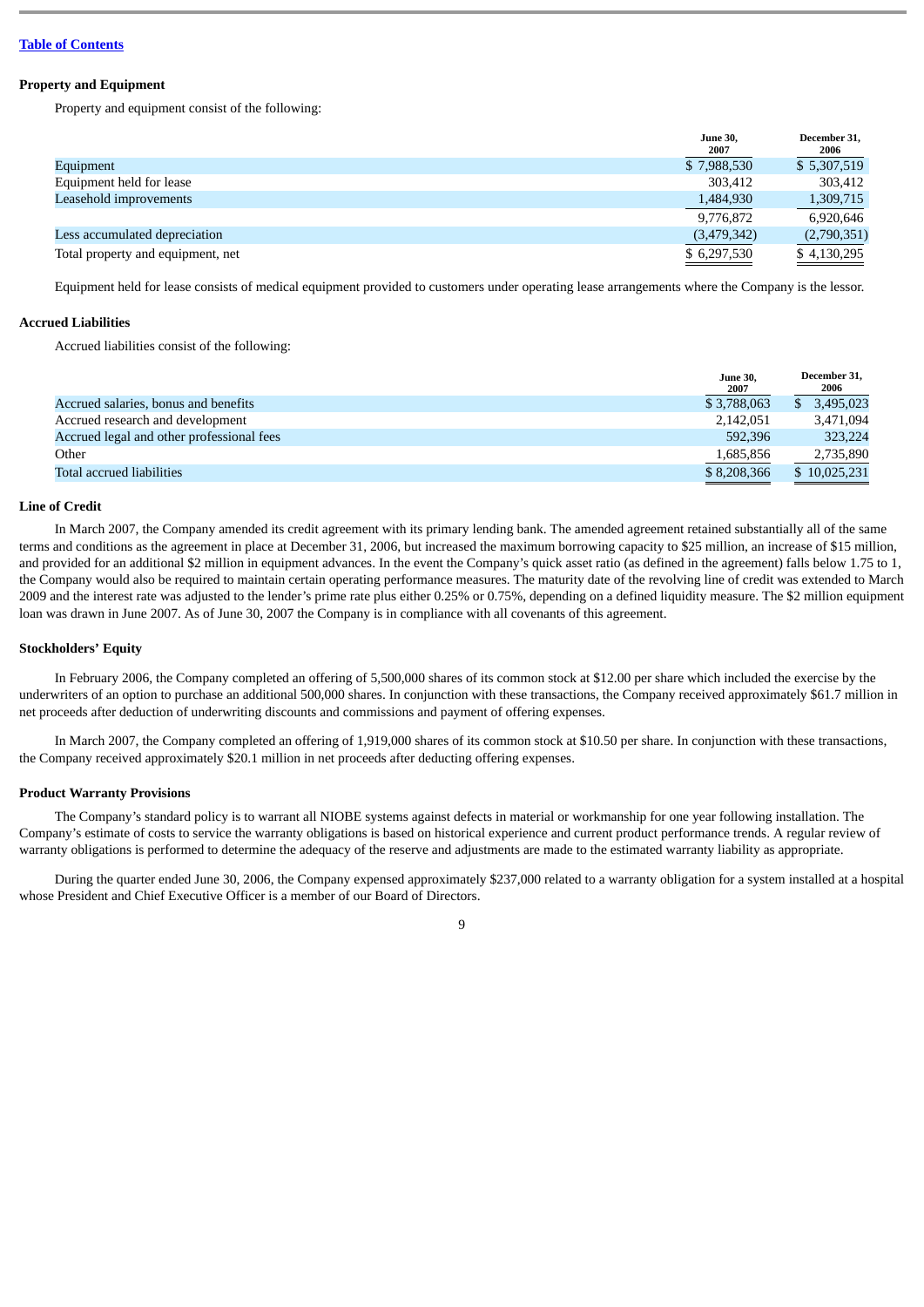#### **Commitments and Contingencies**

The Company at times becomes a party to claims in the ordinary course of business. Management believes that the ultimate resolution of pending or threatened proceedings will not have a material effect on the financial position, results of operations or liquidity of the Company.

## <span id="page-10-0"></span>**ITEM 2. MANAGEMENT'S DISCUSSION AND ANALYSIS OF FINANCIAL CONDITION AND RESULTS OF OPERATIONS**

*The following discussion and analysis should be read in conjunction with our financial statements and notes thereto included in this report on Form 10-Q and in our Annual Report on Form 10-K for the year ended December 31, 2006. Operating results are not necessarily indicative of results that may occur in future periods.*

*This report includes various forward-looking statements that are subject to risks and uncertainties, many of which are beyond our control. Our actual results could differ materially from those anticipated in these forward looking statements as a result of various factors, including those set forth below under Part II – Item 1A "Risk Factors" and in our Annual Report on Form 10-K for the year ended December 31, 2006. Forward-looking statements discuss matters that are not historical facts and include, but are not limited to, discussions regarding our operating strategy, sales and marketing strategy, regulatory strategy, industry, economic conditions, financial condition, liquidity and capital resources and results of operations. Such statements include, but are not limited to, statements preceded by, followed by or that otherwise include the words "believes," "expects," "anticipates," "intends," "estimates," "projects," "can," "could," "may," "will," "would," or similar expressions. For those statements, we claim the protection of the safe harbor for forward-looking statements contained in the Private Securities Litigation Reform Act of 1995. You should not unduly rely on these forward-looking statements, which speak only as of the date on which they were made. They give our expectations regarding the future, but are not guarantees. We undertake no obligation to update publicly or revise any forward-looking statements, whether as a result of new information, future events or otherwise, unless required by law.*

## **Overview**

Stereotaxis designs, manufactures and markets an advanced cardiology instrument control system for use in a hospital's interventional surgical suite to enhance the treatment of arrhythmias and coronary artery disease. The Stereotaxis System is designed to enable physicians to complete more complex interventional procedures by providing image guided delivery of catheters and guidewires through the blood vessels and chambers of the heart to treatment sites. This is achieved using externally applied magnetic fields that govern the motion of the working tip of the catheter or guidewire, resulting in improved navigation, efficient procedures and reduced x-ray exposure. The core components of the Stereotaxis System have received regulatory clearance in the U.S., Canada and Europe.

#### **Critical Accounting Policies and Estimates**

Our discussion and analysis of our financial condition and results of operations are based on our financial statements, which have been prepared in accordance with U.S. generally accepted accounting principles. The preparation of these financial statements requires us to make estimates and judgments that affect the reported amounts of assets, liabilities, revenues and expenses and related disclosures. We review our estimates and judgments on an on-going basis. We base our estimates and judgments on historical experience and on various other assumptions that we believe to be reasonable under the circumstances. Actual results may differ from these estimates. We believe the following accounting policies are critical to the judgments and estimates we use in preparing our financial statements. For a complete listing of our critical accounting policies, please refer to our Annual Report on Form 10-K for the year ended December 31, 2006.

Our accounting policy for income taxes was recently modified due to the adoption of FIN 48. In June 2006, the Financial Accounting Standards Board (FASB) issued FIN 48, *Accounting for Uncertainty in Income Taxes – an Interpretation of FASB Statement No. 109*. FIN 48 clarifies the accounting for uncertainty in income taxes recognized in an entity's financial statements and provides guidance on the recognition, de-recognition and measurement of benefits related to an entity's uncertain tax positions. FIN 48 is effective for us beginning January 1, 2007. The adoption of FIN 48 did not have an impact on our financial position or results of operations.

In February 2007, The FASB issued SFAS No. 159, *The Fair Value Option for Financial Assets and Financial Liabilities*. SFAS 159 permits entities to choose to measure many financial instruments and certain other items at fair value that are not currently required to be measured at fair value. SFAS 159 will be effective for the Company on January 1, 2008. We are currently evaluating the impact of adopting SFAS 159 on our financial statements.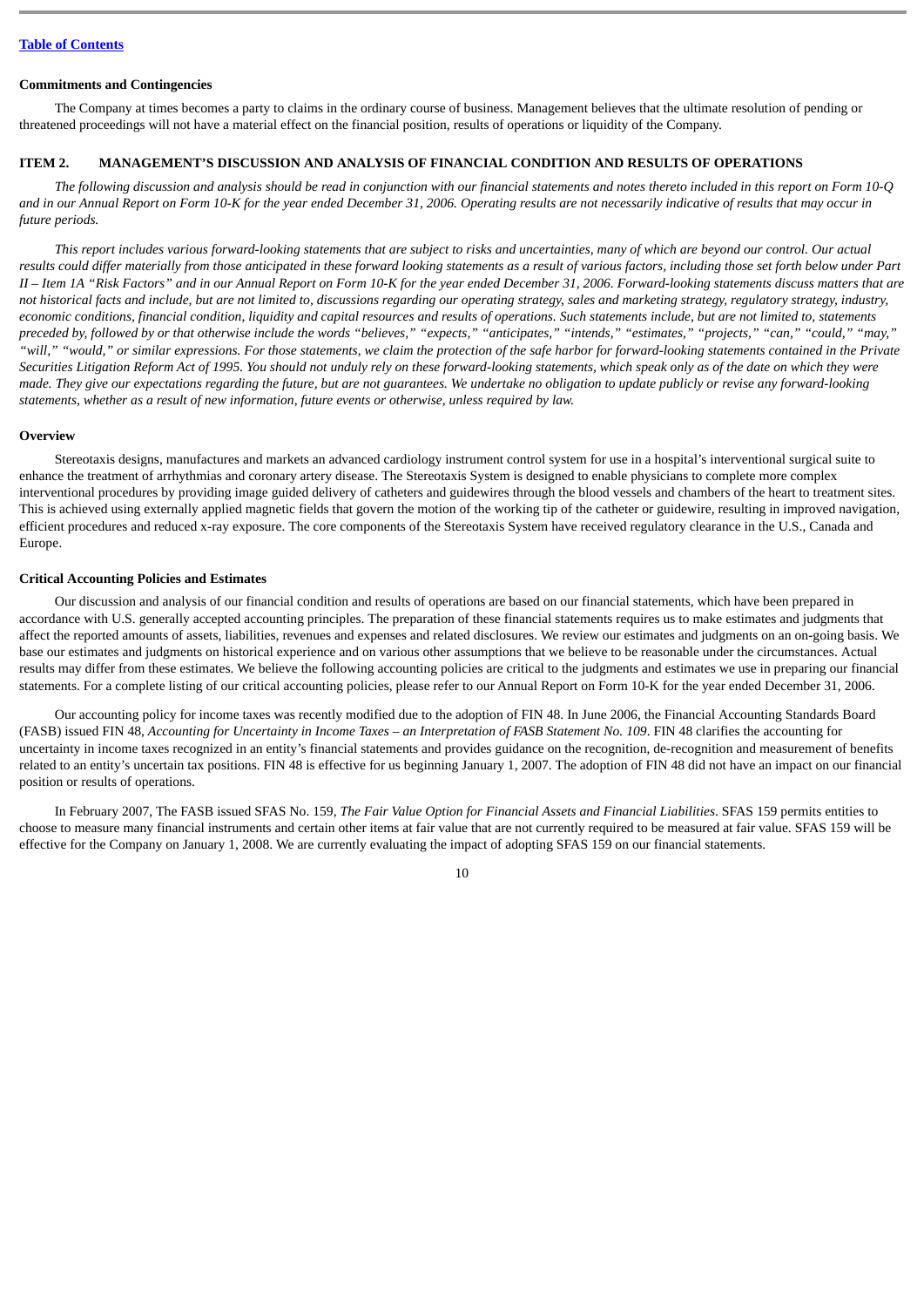#### *Revenue Recognition*

For arrangements with multiple deliverables, we allocate the total revenue to each deliverable based on the provisions of Staff Accounting Bulletin (SAB) 104 and Emerging Issues Task Force (EITF) Issue No. 00-21, *Revenue Arrangements with Multiple Deliverables,* and recognize revenue for each separate element as the criteria are met.

In the second quarter of 2007, we determined that installation met the criteria under SAB 104 and EITF Issue No. 00-21 for recognition as a separate element or unit of accounting. Revenue for system sales is recognized upon delivery for the portion of sales price due upon delivery, provided delivery has occurred, title has passed, there are no uncertainties regarding acceptance, persuasive evidence of an arrangement exists, the sales price is fixed and determinable, and collection of the related receivable is reasonably assured. The sales price due upon installation (10% or less) is recognized as revenue when the standard installation process is complete. If more than 10% of the sales price is due upon installation, revenue recognition is deferred until the standard installation process is complete. When installation is the responsibility of the customer, revenue from system sales is recognized upon shipment since these arrangements do not include an installation element or right of return privileges. If uncertainties exist regarding collectability, we recognize revenue when those uncertainties are resolved. Amounts collected prior to satisfying the above revenue recognition criteria are reflected as deferred revenue. Revenue from services and license fees, whether sold individually or as a separate unit of accounting in a multi-element arrangement, is deferred and amortized over the service or license fee period, which is typically one year. Revenue from services is derived primarily from the sale of annual product maintenance plans. We recognize revenue from disposable device sales or accessories upon shipment and an appropriate reserve for returns is established. We recognize fees earned on the shipment of product to customers as revenue and recognize costs incurred on the shipment of product to customers as cost of revenue.

#### **Results of Operations**

## *Comparison of the Three Months Ended June 30, 2007 and 2006*

*Revenue*. Revenue increased to \$7.8 million for the three months ended June 30, 2007 from \$3.8 million for the three months ended June 30, 2006, an increase of approximately 105%. Revenue from the sale of systems increased from \$2.9 million to \$5.8 million, an increase of approximately 102% because of an increase in the number of systems delivered from three to five. Revenue from sales of disposable interventional devices, service and accessories increased to \$2.1 million for the three months ended June 30, 2007 from approximately \$954,000 for the three months ended June 30, 2006, an increase of approximately 116%. This increase was principally attributable to the increased base of installed systems.

Purchase orders and other commitments for our magnetic navigation system were approximately \$55 million at June 30, 2007. We do not include orders for disposables, service or other accessories in the backlog data. Backlog includes amounts withheld at the time of revenue recognition which will be included in systems revenue in the future when the related obligations are completed. There can be no assurance that we will recognize revenue in any particular period or at all because some of our purchase orders and other commitments are subject to contingencies that are outside our control. In addition, these orders and commitments may be revised, modified or cancelled, either by their express terms, as a result of negotiations, or by project changes or delays.

*Cost of Revenue*. Cost of revenue increased to \$4.3 million for the three months ended June 30, 2007 from \$2.2 million for the three months ended June 30, 2006, an increase of approximately 99%. This increase was in part due to the increased number of systems sold. Cost of sales for the quarter ended June 30, 2007 also includes a \$1.9 million impairment charge to the carrying value of the first generation Niobe 1 systems remaining in inventory.

*Research and Development Expenses*. Research and development expenses increased to \$7.1 million for the three months ended June 30, 2007 from \$5.5 million for the three months ended June 30, 2006, an increase of approximately 28%. The increase was due principally to an increase in expenses related to the 8mm and irrigated catheter development and other research and development projects.

*General and Administrative Expenses*. General and administrative expenses increased to \$4.8 million for the three months ended June 30, 2007 from \$4.3 million for the three months ended June 30, 2006, an increase of approximately 13%. The increase was due primarily to increased headcount and compensation costs.

*Sales and Marketing Expenses*. Sales and marketing expenses increased to approximately \$7.0 million for the three months ended June 30, 2007 from \$5.7 million for the three months ended June 30, 2006, an increase of approximately 22%. The increase related primarily to increased salary, benefits and travel expenses associated with expanded sales headcount.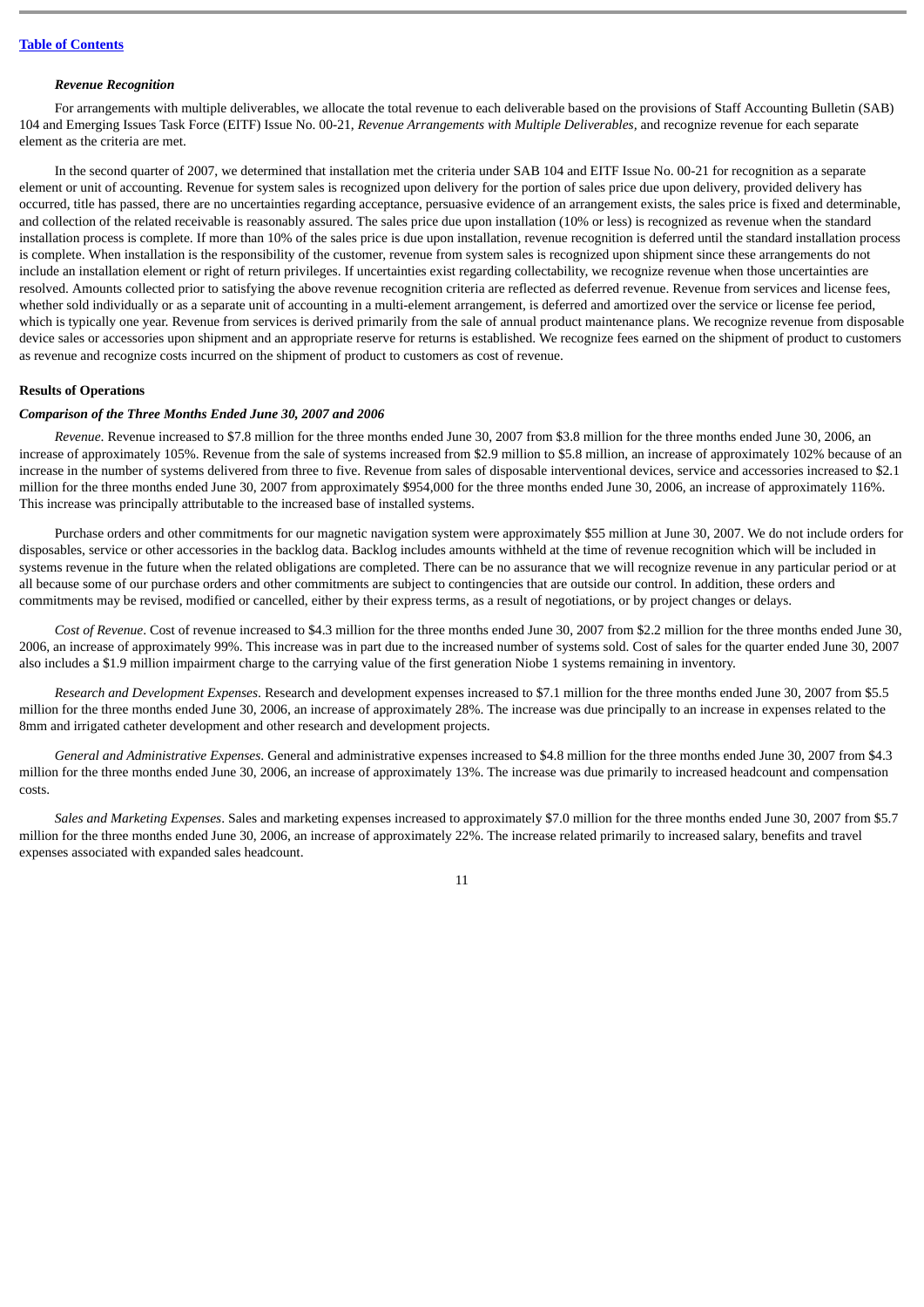## **Table of [Contents](#page-1-0)**

*Interest Income*. Interest income decreased to \$491,000 for the three months ended June 30, 2007 from \$630,000 for the three months ended June 30, 2006, a decrease of approximately 22% due to lower invested balances.

*Interest Expense*. Interest expense decreased approximately 81% to \$63,000 for the three months ended June 30, 2007 from \$330,000 for the three months ended June 30, 2006 primarily due to the amortization of warrant expense during 2006 related to the affiliate line of credit.

## *Comparison of the Six Months Ended June 30, 2007 and 2006*

*Revenue*. Revenue increased to \$17.0 million for the six months ended June 30, 2007 from \$5.5 million for the six months ended June 30, 2006, an increase of approximately 206%. Revenue from the sale of systems increased to \$13 million from \$3.8 million, an increase of approximately 238%, because of an increase in the number of systems delivered from four to eleven. Revenue from sales of disposable interventional devices, service and accessories increased to \$4.0 million for the six months ended June 30, 2007 from \$1.7 million for the six months ended June 30, 2006, an increase of approximately 136%. This increase was principally attributable to the increased base of installed systems.

*Cost of Revenue*. Cost of revenue increased to \$7.6 million for the six months ended June 30, 2007 from \$3.4 million for the six months ended June 30, 2006, an increase of approximately 122%. This increase was due in part to the increased number of systems sold. Cost of sales for the 2007 period also includes a \$1.9 million impairment charge to the carrying value of the first generation Niobe systems remaining in inventory.

*Research and Development Expenses*. Research and development expenses increased to \$12.8 million for the six months ended June 30, 2007 from \$11.7 million for the six months ended June 30, 2006, an increase of approximately 10%. The increase was due principally to an increase in expenses related to the 8mm and irrigated catheter development and other research and development projects.

*General and Administrative Expenses*. General and administrative expenses increased to \$9.8 million for the six months ended June 30, 2007 from \$8.3 million for the six months ended June 30, 2006, an increase of approximately 18%. The increase was due primarily to expanded activity in clinical affairs and training and increased compensation costs.

*Sales and Marketing Expenses*. Sales and marketing expenses increased to \$13.1 million for the six months ended June 30, 2007 from \$10.6 million for the six months ended June 30, 2006, an increase of approximately 23%. The increase related primarily to increased salary, benefits and travel expenses associated with expanded sales headcount.

*Interest Income*. Interest income decreased to \$874,000 for the six months ended June 30, 2007 from \$1.1 million for the six months ended June 30, 2006, a decrease of approximately 21% due to lower invested balances.

*Interest Expense*. Interest expense decreased approximately 84% to \$142,000 for the six months ended June 30, 2007 from \$884,000 for the six months ended June 30, 2006 primarily due to the amortization of warrant expense during 2006 related to the affiliate line of credit.

## **Liquidity and Capital Resources**

Liquidity refers to the liquid financial assets available to fund our business operations and pay for near-term obligations. These liquid financial assets consist of cash and cash equivalents, as well as investments. In addition to our cash and cash equivalent balances, we maintained \$6.8 million of investments in commercial paper and auction rate securities at June 30, 2007 and \$21.8 million of investments in corporate debt securities, U.S. government agency notes, commercial paper, certificates of deposit and auction rate securities at December 31, 2006. At June 30, 2007, we had working capital of approximately \$37.4 million, compared to \$40.4 million at December 31, 2006.

The following table summarizes our cash flow by operating, investing and financing activities for each of six month periods ended June 30, 2007 and 2006 (in thousands):

|                                                      |            | <b>Six Months Ended</b><br><b>June 30,</b> |
|------------------------------------------------------|------------|--------------------------------------------|
|                                                      | 2007       | 2006                                       |
| Cash flow used in operating activities               | \$(22,738) | \$(26,772)                                 |
| Cash flow provided by (used in) investing activities | 12.125     | (8,151)                                    |
| Cash flow provided by financing activities           | 21,460     | 62,467                                     |

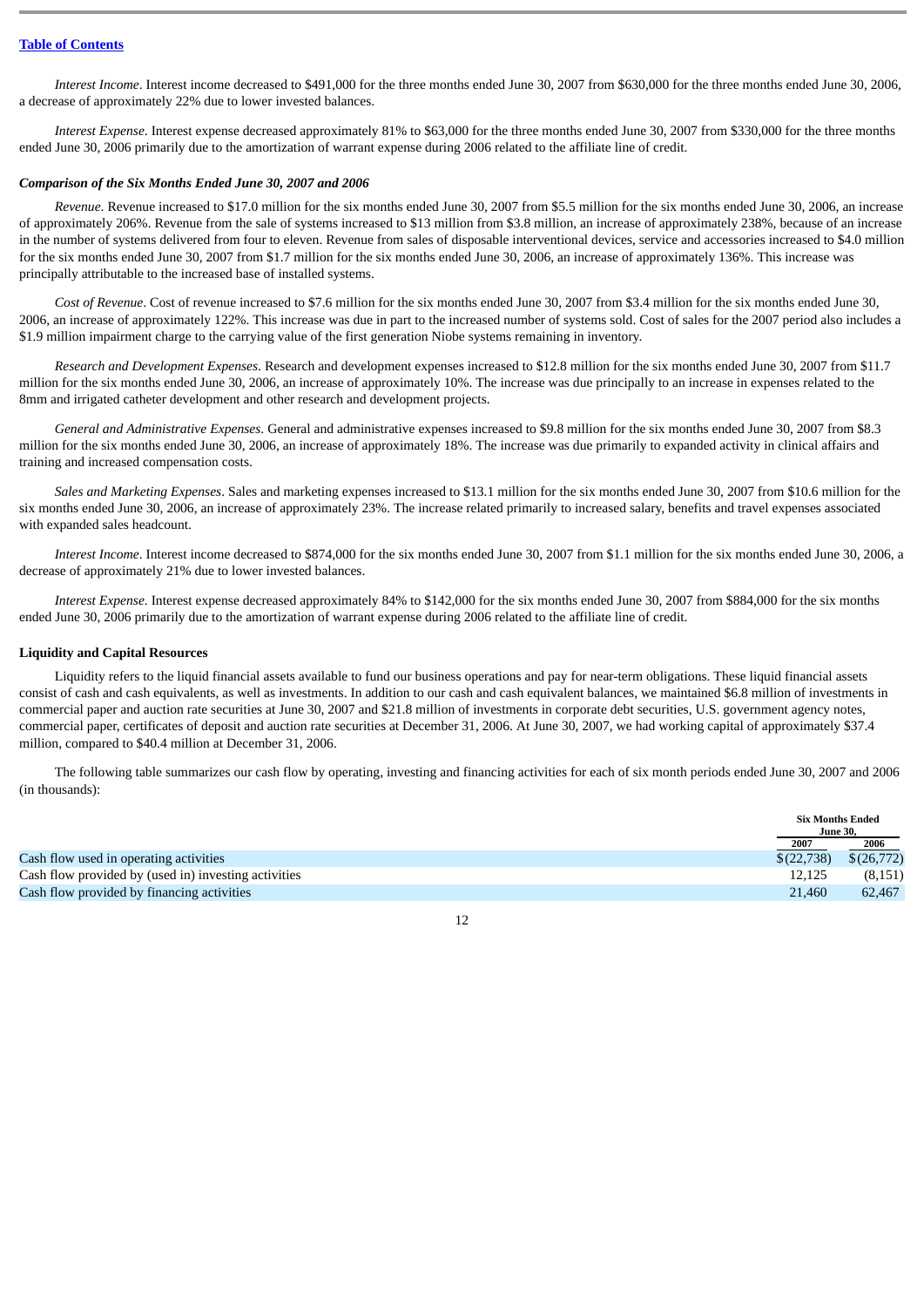## **Table of [Contents](#page-1-0)**

*Net cash used in operating activities*. We used approximately \$22.7 million and \$26.8 million of cash for operating activities during the six months ended June 30, 2007 and 2006, respectively, primarily as a result of operations during these periods. Cash used to fund operating assets and liabilities was \$2.4 million and \$1.9 million during the six months ended June 30, 2007 and June 30, 2006, respectively.

*Net cash provided by (used in) investing activities*. We generated approximately \$12.1 million of cash from investing activities during the six months ended June 30, 2007, principally from the maturity of investments. During the six months ended June 30, 2006, we used approximately \$8.2 million of cash, substantially for the purchase of investments. We used approximately \$3.0 million and \$1.9 million of cash for the purchase of equipment during the six months ended June 30, 2007 and 2006, respectively.

*Net cash provided by financing activities*. We generated approximately \$21.5 million from financing activities during the six months ended June 30, 2007 primarily from the proceeds of our common stock offering in the first quarter of 2007. We drew \$2 million under our equipment line and repaid amounts drawn under our working capital line and scheduled amounts due under older equipment loans. We generated approximately \$62.5 million from financing activities during the six months ended June 30, 2006, primarily from the proceeds of our common stock offering.

In March 2007, we entered into a loan modification agreement with our primary lender to increase the maximum borrowing capacity from \$10 million to \$25 million. In addition, this agreement provided for an additional \$2 million in equipment advances which was drawn in June 2007. The maturity date of the revolving line of credit under the loan agreement was extended to March 2009 and the interest rate will be calculated at the lender's prime rate plus either 0.25% or 0.75%, depending on a defined liquidity measure. These loan agreements are secured by substantially all of our assets. The loan agreements include customary affirmative, negative and financial covenants. For example, we are restricted from incurring additional debt, disposing of or pledging our assets, entering into merger or acquisition agreements, making certain investments, allowing fundamental changes to our business, ownership, management or business locations, and from making certain payments in respect of stock or other ownership interests, such as dividends and stock repurchases. In the event our quick asset ratio (as defined in the agreement) falls below 1.75 to 1, we would be required to meet certain operating performance covenants. We are also required under the loan agreements to maintain our primary operating account and the majority of our cash and investment balances in accounts with the lender. As of June 30, 2007, we had no outstanding amounts due under our working capital line of credit resulting in an unused line of approximately \$25.0 million with borrowing capacity of approximately \$13.3 million, secured by qualifying receivables and inventory balances. As of June 30, 2007, we had aggregate outstanding balances of approximately \$2.5 million under our two equipment loan agreements. As of June 30, 2007, we were in compliance with all covenants of this agreement.

In November 2005, we entered into a six-month commitment with certain affiliates providing for the availability of up to \$20.0 million in unsecured borrowings. This commitment was available to be drawn against at any time through May 10, 2006, the initial six-month commitment period. The commitment period, as well as the maturity date on any funds drawn under the commitment, was subject to one six-month extension, through November 2006, at our sole election. The lenders received five-year warrants to purchase shares of our common stock upon commitment of the funds. We did not draw funds under this agreement nor did we extend the commitment period beyond its May 2006 expiration.

In February 2006, we completed an offering of 5,500,000 shares of our common stock at \$12.00 per share which included the exercise by the underwriters of an option to purchase an additional 500,000 shares. In conjunction with these transactions, we received approximately \$61.7 million in net proceeds after deduction of underwriting discounts and commissions and payment of offering expenses.

In August 2006, we filed a universal shelf registration statement for the issuance and sale from time to time to the public of up to \$75 million in securities, including debt, preferred stock, common stock and warrants. The shelf registration was declared effective by the SEC in September 2006. In March 2007, we completed an offering of 1,919,000 shares of our common stock at \$10.50 per share pursuant to the shelf registration. In conjunction with this transaction, we received approximately \$20.1 million in net proceeds after deducting offering expenses. Although we have no immediate plans to raise additional capital, we believe the shelf registration affords us the financial flexibility to react to future opportunities in the market. In addition, we filed a registration statement relating to the exercise of warrants previously issued in various private financings. To the extent such warrants are exercised on a cash basis, we will receive proceeds from the exercise of such warrants; however, we will not receive the proceeds from the sales of the underlying shares.

We expect to have negative cash flow from operations through 2007. We expect to continue the development and commercialization of our products, the continuation of our research and development programs and the advancement of new products into clinical development. We expect that total operating expenses for the year will increase approximately 20%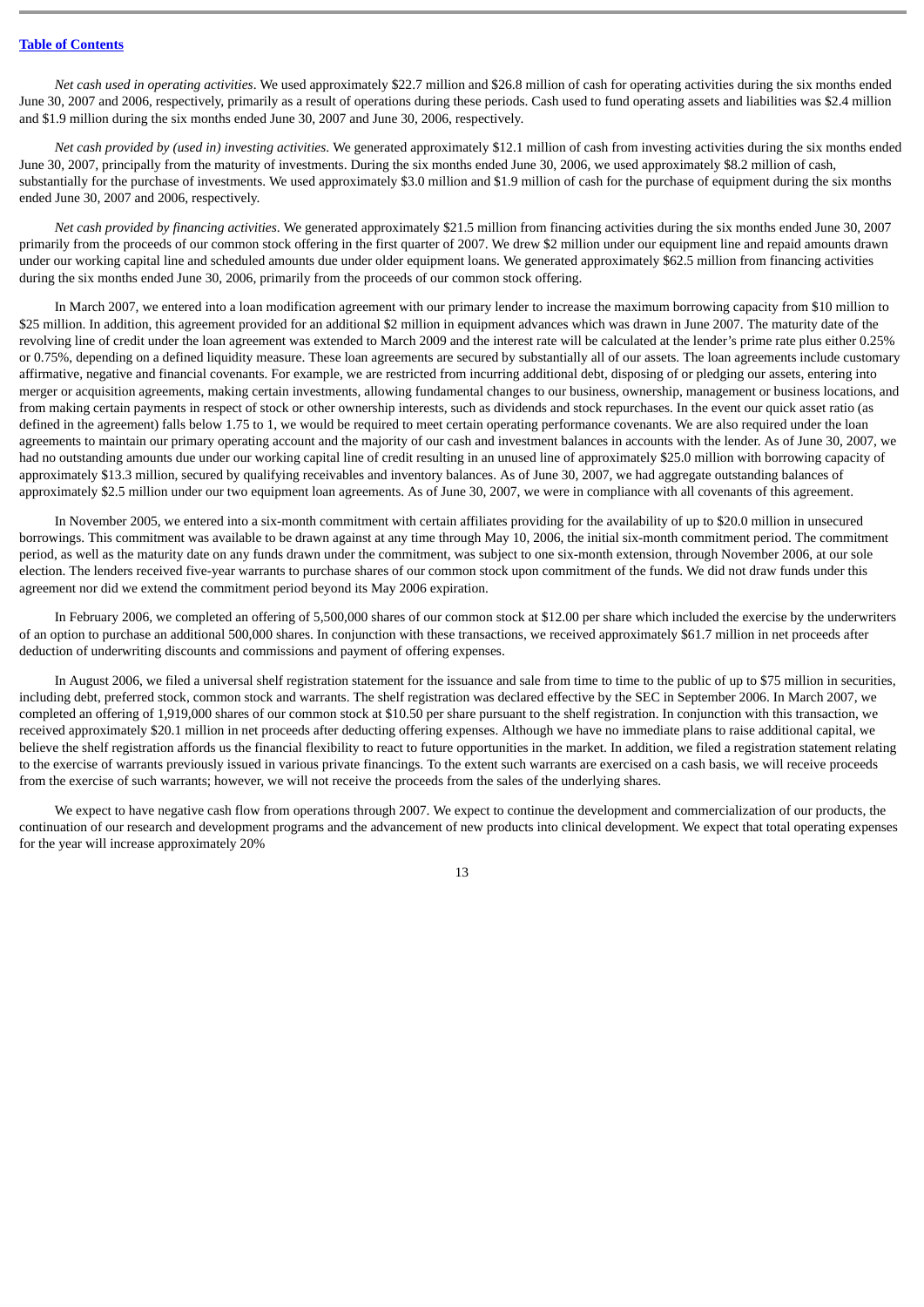over 2006 expenditures as we continue to increase our direct sales and marketing efforts and strengthen our training capabilities in support of our targeted system order growth. Until we can generate significant cash flow from our operations, we expect to continue to fund our operations with existing cash resources that were primarily generated from the proceeds of our public offerings, private sales of our equity securities and working capital and equipment financing loans. In the future, we may finance future cash needs through the sale of other equity securities, strategic collaboration agreements and debt financings. We cannot accurately predict the timing and amount of our utilization of capital, which will depend on a number of factors outside of our control.

While we believe our existing cash, cash equivalents and investments and available bank lines will be sufficient to fund our operating expenses and capital equipment requirements through the next 12 months, we cannot assure you that we will not require additional financing before that time. We also cannot assure you that such additional financing will be available on a timely basis on terms acceptable to us or at all, or that such financing will not be dilutive to our stockholders. If adequate funds are not available to us, we could be required to delay development or commercialization of new products, to license to third parties the rights to commercialize products or technologies that we would otherwise seek to commercialize ourselves or to reduce the marketing, customer support or other resources devoted to our products, any of which could have a material adverse effect on our business, financial condition and results of operations.

#### **Off-Balance Sheet Arrangements**

We do not currently have, nor have we ever had, any relationships with unconsolidated entities or financial partnerships, such as entities often referred to as structured finance or special purpose entities, which would have been established for the purpose of facilitating off-balance sheet arrangements or other contractually narrow or limited purposes. In addition, we do not engage in trading activities involving non-exchange traded contracts. As a result, we are not materially exposed to any financing, liquidity, market or credit risk that could arise if we had engaged in these relationships.

#### <span id="page-14-0"></span>**ITEM 3. QUANTITATIVE AND QUALITATIVE DISCLOSURES ABOUT MARKET RISK**

We have exposure to currency fluctuations. We operate mainly in the U.S., Europe and Asia and we expect to continue to sell our products both within and outside of the U.S. We expect to transact this business primarily in U.S. dollars and in Euros, although we may transact business in other currencies to a lesser extent. Future fluctuations in the value of these currencies may affect the price competitiveness of our products. In addition, because we have a relatively long installation cycle for our systems, we will be subject to risk of currency fluctuations between the time we record an account receivable and the time we collect payments, which could adversely affect our operating margins. We have not hedged exposures in foreign currencies or entered into any other derivative instruments. As a result, we will be exposed to some exchange risks for foreign currencies. For example, if the Euro currency exchange rate were to fluctuate by 10%, we believe that our revenues could be affected by as much as 2 to 3%.

We also have exposure to interest rate risk related to our investment portfolio and our borrowings. The primary objective of our investment activities is to preserve principal while at the same time maximizing the income we receive from our invested cash without significantly increasing the risk of loss.

Our interest income is sensitive to changes in the general level of U.S. interest rates, particularly since the majority of our investments are in short-term debt instruments. We invest our excess cash primarily in U.S. government securities and marketable debt securities of financial institutions and corporations with strong credit ratings. These instruments generally have maturities of two years or less when acquired. We do not utilize derivative financial instruments, derivative commodity instruments or other market risk sensitive instruments, positions or transactions. Accordingly, we believe that while the instruments we hold are subject to changes in the financial standing of the issuer of such securities, we are not subject to any material risks arising from changes in interest rates, foreign currency exchange rates, commodity prices, equity prices or other market changes that affect market risk sensitive instruments.

We do not believe that inflation has had a material adverse impact on our business or operating results during the periods covered by this report.

#### <span id="page-14-1"></span>**ITEM 4. CONTROLS AND PROCEDURES**

*Disclosure Controls and Procedures:* The Company's management, with the participation of the Company's Chief Executive Officer and Chief Financial Officer, has evaluated the effectiveness of the Company's disclosure controls and procedures (as such term is defined in Rules 13a-15(e) and 15d-15(e) under the Securities Exchange Act of 1934, as amended (the "Exchange Act")), as of the end of the period covered by this report. Any controls and procedures, no matter how well designed and operated, can provide only reasonable assurance of achieving the desired control objectives, and management is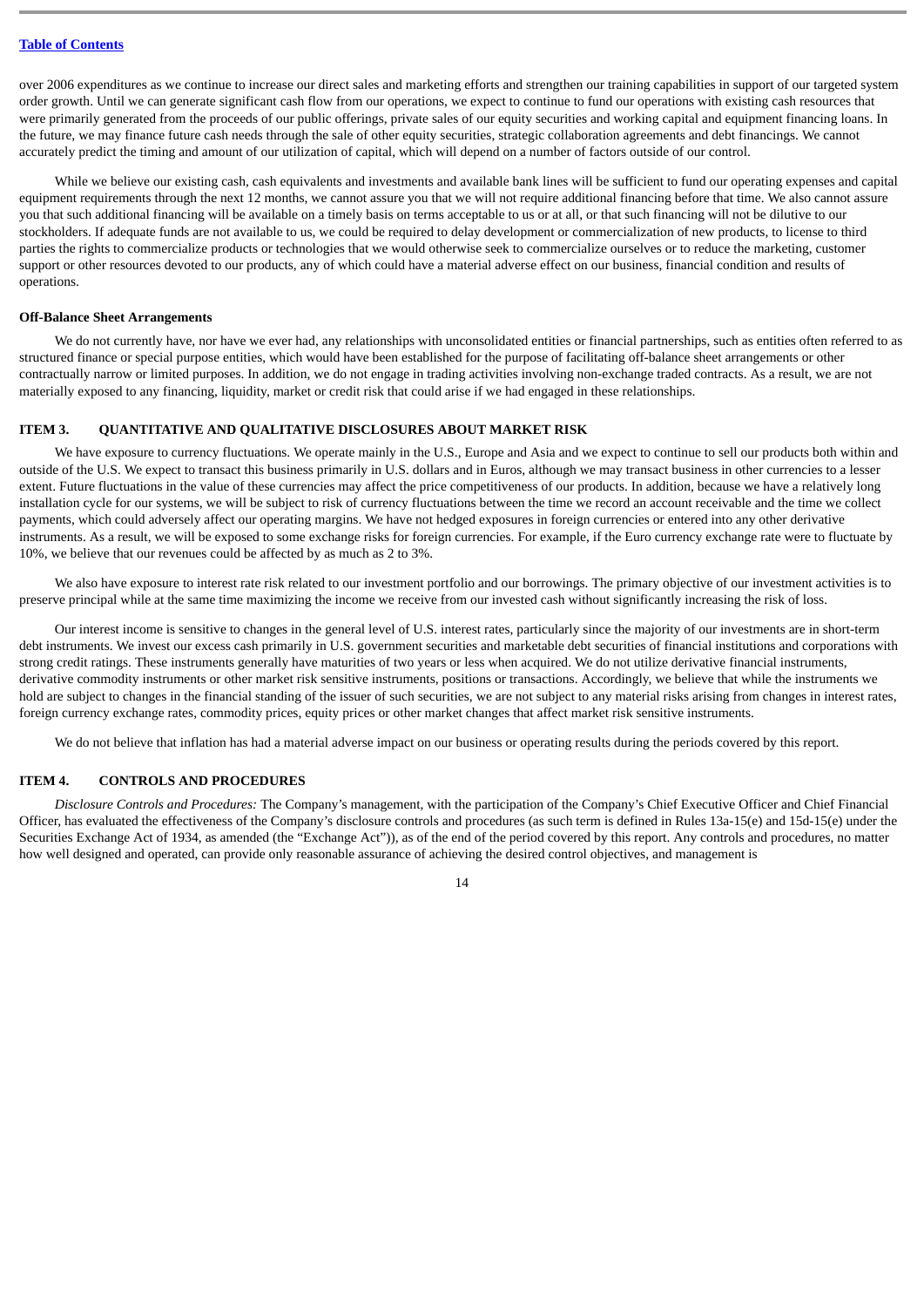required to apply its judgment in evaluating the cost-benefit relationship of possible controls and procedures. Based on such evaluation, the Company's Chief Executive Officer and Chief Financial Officer have concluded that, as of the end of such period, the Company's disclosure controls and procedures provided reasonable assurance that the disclosure controls and procedures are effective in recording, processing, summarizing and reporting, on a timely basis, information required to be disclosed by the Company in reports that it files or submits under the Exchange Act.

*Changes In Internal Control Over Financial Reporting:* The Company's management, with the participation of the Company's Chief Executive Officer and Chief Financial Officer, also conducted an evaluation of the Company's internal control over financial reporting to determine whether any changes occurred during the period covered by this report that have materially affected, or are reasonably likely to materially affect, the Company's internal control over financial reporting. Based on that evaluation, there has been no such change during the period covered by this report.

## **STEREOTAXIS, INC. PART II – OTHER INFORMATION**

## <span id="page-15-1"></span><span id="page-15-0"></span>**ITEM 1. LEGAL PROCEEDINGS**

We are involved from time to time in various lawsuits and claims arising in the ordinary course of business. Although the outcomes of these lawsuits and claims are uncertain, we do not believe any of them will have a material adverse effect on our business, financial condition or results of operations.

## <span id="page-15-2"></span>**ITEM 1A. RISK FACTORS**

There have been no material changes to our risk factors as disclosed in our Annual Report on Form 10-K for the year ended December 31, 2006 (as filed with the SEC on March 13, 2007).

#### <span id="page-15-3"></span>**ITEM 2. UNREGISTERED SALES OF EQUITY SECURITIES AND USE OF PROCEEDS**

None

## <span id="page-15-4"></span>**ITEM 3. DEFAULTS UPON SENIOR SECURITIES**

None.

## <span id="page-15-5"></span>**ITEM 4. SUBMISSION OF MATTERS TO A VOTE OF SECURITY HOLDERS**

At the Annual Meeting of Stockholders held on May 24, 2007 the stockholders of Stereotaxis, Inc. elected Bevil J. Hogg, Fred A. Middleton, William M. Kelley and William C. Mills, III to the Board of Directors of the Company to terms expiring at the Annual Meeting of Stockholders in the year 2010. The following table sets forth the votes for each director:

|                       | <b>Votes For</b>   | Withheld |
|-----------------------|--------------------|----------|
| Bevil J. Hogg         | 31,227,032 65,041  |          |
| William M. Kellev     | 30.952.174 339.899 |          |
| Fred A. Middleton     | 31,063,348 228,725 |          |
| William C. Mills, III | 30,931,788 360,285 |          |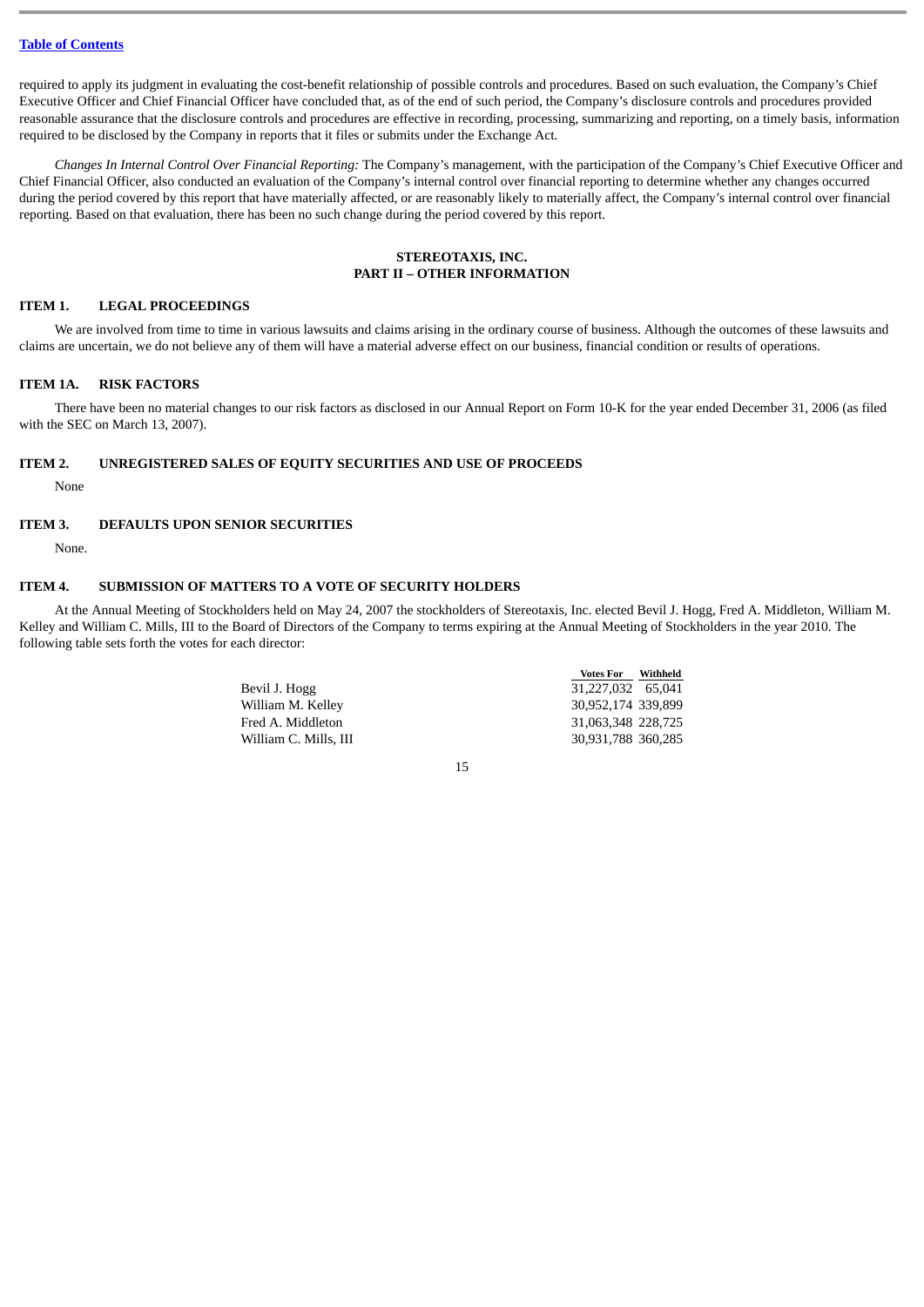After the meeting, our Board of Directors consisted of the individuals listed above plus Abhi Acharya, Christopher Alafi, David W. Benfer, Ralph G. Dacey, Jr., Gregory R. Johnson, Abhijeet J. Lele, Robert J. Messey and Eric N. Prystowsky.

At the Annual Meeting of Stockholders, the stockholders approved an amendment to the Company's 2002 Stock Incentive Plan to increase the number of shares reserved for issuance thereunder by 1,000,000 shares and approve the plan for IRS Rule 162(m) purposes. The proposal received 22,313,314 votes "for" ratification, 1,035,116 "against" ratification and 107,062 shares abstained.

At the Annual Meeting of Stockholders, the stockholders ratified the appointment of Ernst & Young, LLP as the Company's independent registered public accountants to examine the financial statements of the Company for the 2007 fiscal year. The proposal received 31,104,118 votes "for" ratification, 95,568 "against" ratification and 92,387 shares abstained.

Total shares eligible to vote at the Annual Meeting were 36,806,643.

#### <span id="page-16-0"></span>**ITEM 5. OTHER INFORMATION**

None.

## <span id="page-16-1"></span>**ITEM 6. EXHIBITS AND REPORTS ON FORM 8-K**

(a) Exhibits: See Exhibit Index herein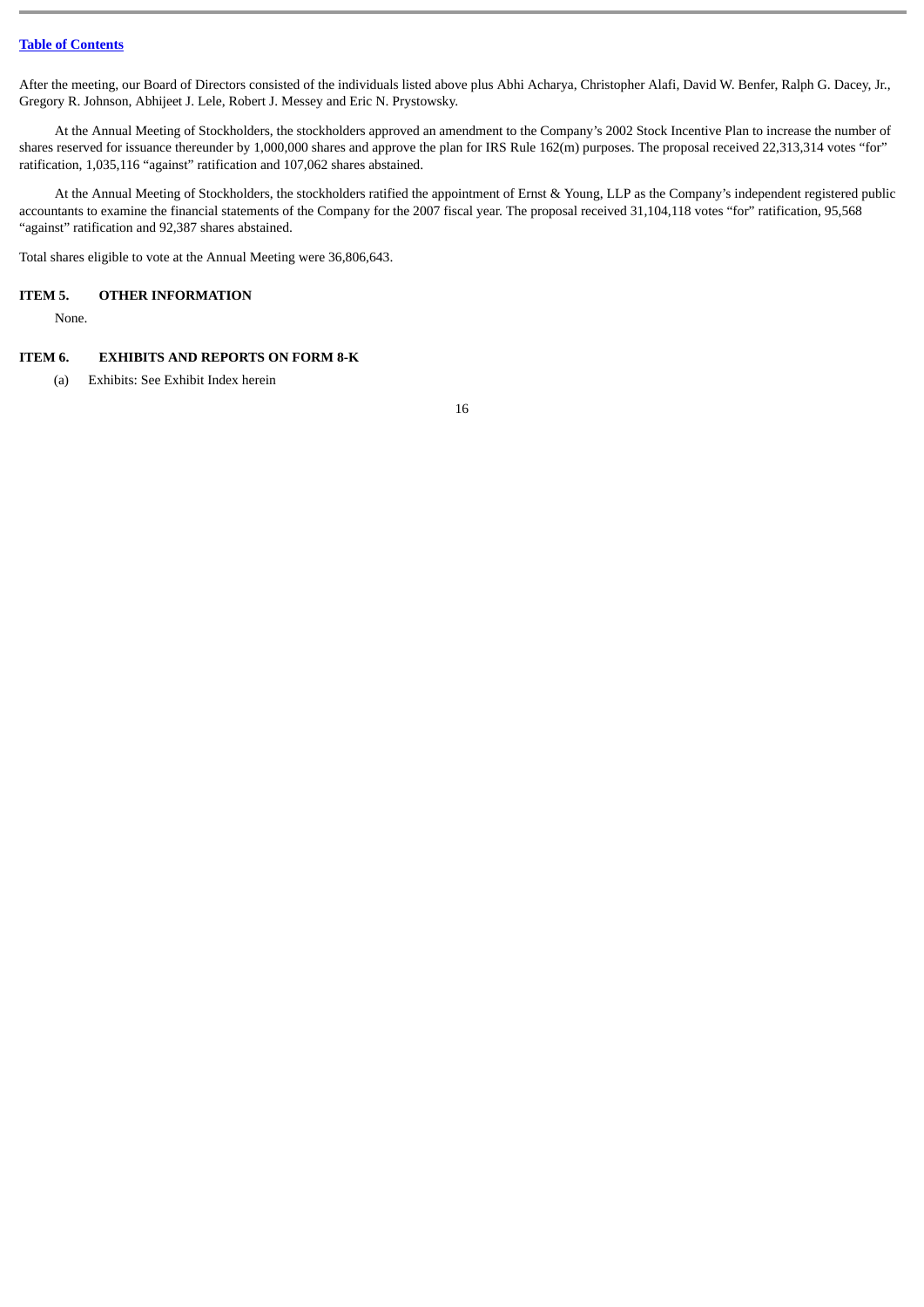# **STEREOTAXIS, INC. SIGNATURES**

<span id="page-17-0"></span>Pursuant to the requirements of the Securities Exchange Act of 1934, the Registrant has duly caused this report to be signed on its behalf by the undersigned thereunto duly authorized.

Date: August 9, 2007

Date: August 9, 2007

 STEREOTAXIS, INC. (Registrant)

/s/ Bevil J. Hogg

 Bevil J. Hogg, Chief Executive Officer

/s/ James M. Stolze

 James M. Stolze, Vice President and Chief Financial Officer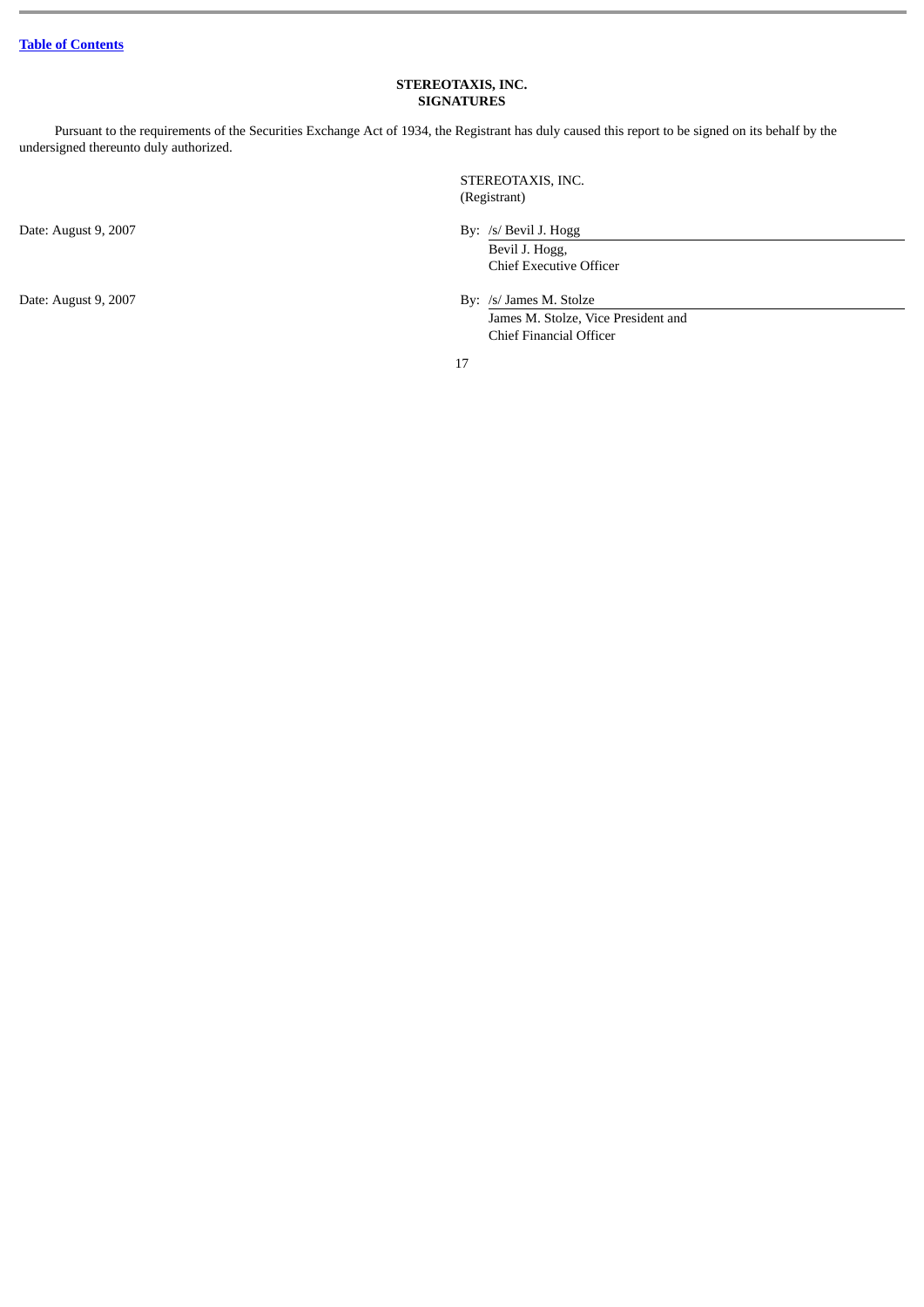# **EXHIBIT INDEX**

<span id="page-18-0"></span>

| <b>Number</b> | <b>Description</b>                                                                                                                       |
|---------------|------------------------------------------------------------------------------------------------------------------------------------------|
| 3.1(1)        | Restated Certificate of Incorporation of the Company                                                                                     |
| 3.2(1)        | Restated Bylaws of the Company                                                                                                           |
| $10.1*$       | Alliance Expansion Agreement, dated May 4, 2007 between Biosense Webster, Inc. and Stereotaxis, Inc.                                     |
| 10.2          | Stereotaxis, Inc. 2002 Stock Incentive Plan, as amended May 24, 2007.                                                                    |
| 31.1          | Rule 13a-14(a)/15d-14(a) Certification (pursuant to Section 302 of the Sarbanes-Oxley Act of 2002, executed by Chief Executive Officer). |
| 31.2          | Rule 13a-14(a)/15d-14(a) Certification (pursuant to Section 302 of the Sarbanes-Oxley Act of 2002, executed by Chief Financial Officer). |
| 32.1          | Section 1350 Certification (pursuant to Section 906 of the Sarbanes-Oxley Act of 2002, executed by Chief Executive Officer).             |

32.2 Section 1350 Certification (pursuant to Section 906 of the Sarbanes-Oxley Act of 2002, executed by Chief Financial Officer)

(1) This exhibit was previously filed as an exhibit to the Registrant's Quarterly Report on Form 10-Q for the quarter ended September 30, 2004 (filed November 12, 2004) (File No. 000-50884), and is incorporated herein by reference.

Confidential treatment requested as to certain portions, which portions are omitted and filed separately with the Securities and Exchange Commission.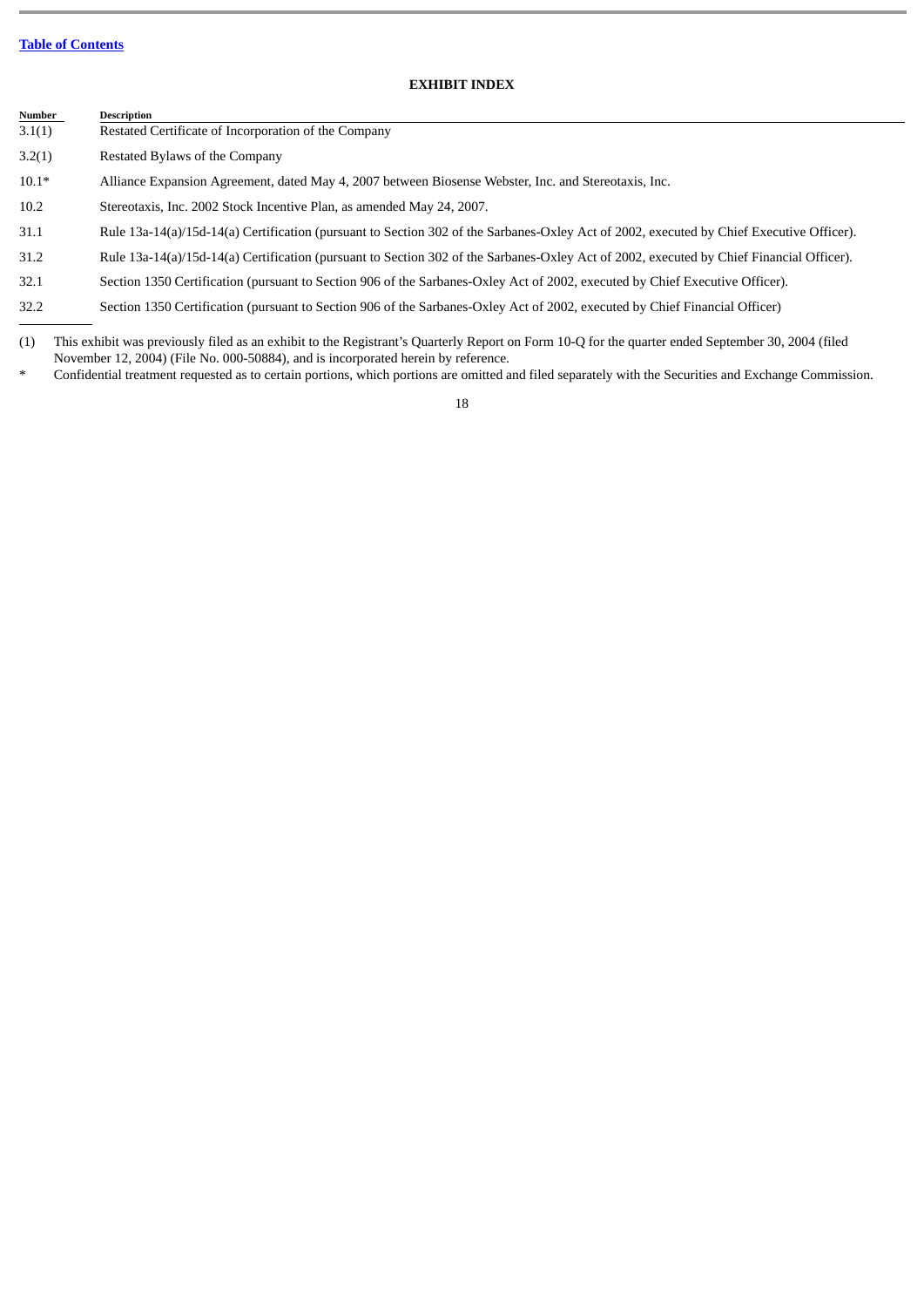## **[EXPLANATORY NOTE: "\*" INDICATES THE PORTION OF THIS EXHIBIT THAT HAS BEEN OMITTED AND SEPARATELY FILED WITH THE SECURITIES AND EXCHANGE COMMISSION PURSUANT TO A REQUEST FOR CONFIDENTIAL TREATMENT.]**

# **ALLIANCE EXPANSION AGREEMENT**

This agreement (the "Alliance Expansion Agreement") is made this 4<sup>th</sup> day of May, 2007 to the Development Alliance and Supply Agreement of May 7, 2002 as amended pursuant to the Amendment to Development and Supply Agreement of 3 November, 2003), (the "Alliance") between Biosense Webster, Inc. ("Biosense Webster") and Stereotaxis, Inc. ("Stereotaxis").

## **RECITALS**

WHEREAS, pursuant to the Alliance the parties have successfully co-developed and commercialized 4mm thermocouple RF mapping and ablation catheters that they believe are providing compelling therapeutic solutions for certain major disease states in electrophysiology. These 4mm catheters include devices incorporating Biosense's proprietary catheter technology and Stereotaxis unique proprietary magnetic navigation technology, and also devices that additionally incorporate Biosense's unique proprietary 3D catheter location sensing ("localizing") technology; and

WHEREAS, pursuant to the Alliance the parties are co-developing and commercializing a range of additional mapping and ablation catheters; and

WHEREAS, the parties desire to extend for a period approximating two years their Alliance specifically regarding development and commercialization of catheters they believe have significant potential to become a new standard of care for complex ablations, which comprise magnetically navigable catheters incorporating Biosense's unique proprietary open irrigation intellectual property and technology. These include a magnetically navigable open irrigation catheter (a Partnered NL Catheter), and a magnetically navigable open irrigation catheter that additionally incorporates Biosense's localizing technology (a Daughter Product) (together, the "Magnetic Irrigation Catheters"); and

WHEREAS the parties also desire to evaluate additional potential collaborations regarding their technologies.

NOW, THEREFORE the parties agree as follows:

- 1. Interpretation. Terms and definitions used in the Alliance will have the same meaning in this Alliance Expansion Agreement unless otherwise indicated. References to this Alliance Expansion Agreement or provisions hereof also include references to the terms of the Alliance, which are incorporated herein by reference. Unless expressly amended herein, the Alliance remains in full force and effect. In the event of conflict between this Alliance Expansion Agreement and the Alliance, Development Alliance and Supply Agreement of May 7, 2002 as amended pursuant to the Amendment to Development and Supply Agreement of 3 November, 2003, this Alliance Expansion Agreement will control.
- 2. For the avoidance of doubt only, and without limitation, references in the Alliance to Partnered NL Catheters and Daughter Products will include Magnetic Irrigation Catheters of each.
- 3. Except as set forth in Section 5(i) below, the Term and the Amendment Exclusivity Period related to Daughter Products and Partnered NL Catheters will expire on December 31, 2009. For the avoidance of doubt, such expiration dates will apply only with respect to such disposable devices and not with respect to Compatible CARTO Systems, Compatible NIOBE Systems or other relevant systems that are subject to the terms of the Alliance.
- 4. The aggregate Revenue Share for all Daughter Products and Partnered NL Catheters, including without limitation the Magnetic Irrigation Catheters, will be increased by **\*** beginning April 1, 2007 and thereafter during any period in which any such catheters are distributed pursuant to the Alliance (as amended by this Alliance Expansion Agreement).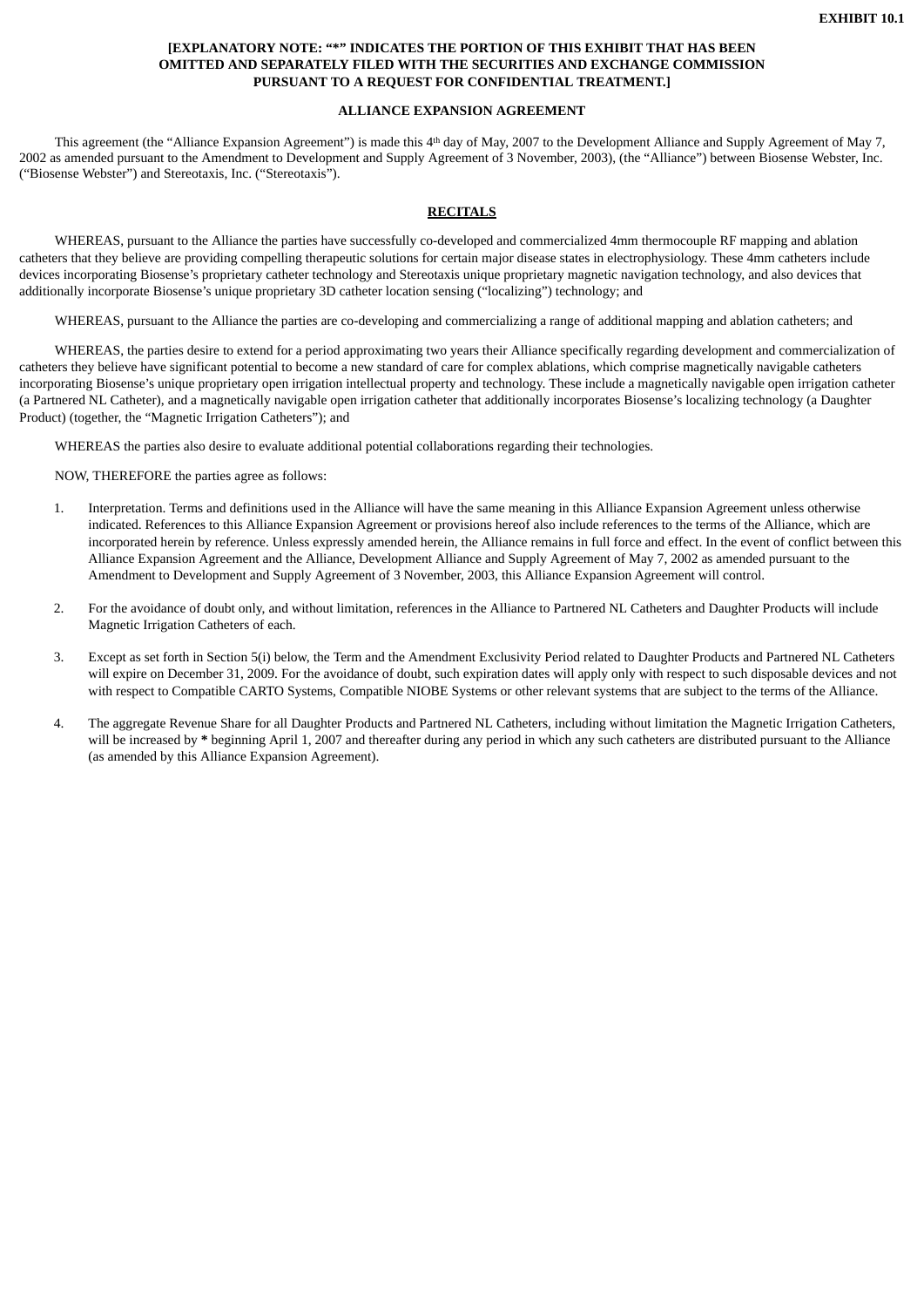- 5. Provisions related solely to Magnetic Irrigation Catheters:
	- (i) The Term and the Amendment Exclusivity Period related to Magnetic Irrigation Catheters and open irrigation catheter technology only will expire on December 31, 2011.
	- (ii) Without limitation, the period for continuity of distribution of the Magnetic Irrigation Catheters only, following termination or expiration of the Alliance, as set forth in Section 11.2 of the Amendment to Development and Supply Agreement of 3 November, 2003, will become operative on December 31, 2011.
	- (iii) Without limitation, both parties will carry out their obligations regarding development and commercialization of the Magnetic Irrigation Catheters in a commercially reasonable manner, and based on such resource allocations as are reasonably necessary to achieve the same; and
	- (iv) Additional to the provisions set forth in Section 3 above, the Revenue Share in respect of the Magnetic Irrigation Catheters that will be applicable during **\*** will be increased by **\***.
- 6. The maximum aggregate Revenue Share calculated in accordance with Section 7 of the Development Alliance and Supply Agreement of May 7, 2002 (computed as if all contingencies and conditions favorable to Stereotaxis set forth in such Section were met) and in accordance with Section 4 of the Amendment to Development and Supply Agreement of 3 November, 2003 (computed as if all contingencies and conditions favorable to Stereotaxis set forth in such Section were met) is not affected by the provisions of Sections 4 and 5(iv) above.
- 7. Without limitation to Section 5 above, and for the avoidance of doubt, any calculations of Stereotaxis' Revenue Share will be made on the basis that the incremental Revenue Share set forth in Section 7 of the Development Alliance and Supply Agreement of May 7, 2002 will apply following the sixth anniversary of the execution of such agreement and thereafter during any period in which any Daughter Product or Partnered NL Catheter is distributed pursuant to the Alliance (as amended by this Alliance Expansion Agreement).
- 8. The parties will evaluate in a commercially reasonable manner the potential for additional collaborations (which may be exclusive or non-exclusive) in the fields of:
	- (i) Angiogenesis for cardiology. The parties intend to consider existing demand in the angiogenesis research and development market for precise, predictable and repeatable delivery of biologics (including without limitation stem cells, growth factors and gene therapy biologics) to targeted cardiovascular tissue for applications that may include (a) regeneration at areas of necrotic heart tissue in chronic heart failure patients and (b) enhancing perfusion in patients with moderate to severe ischemic heart disease. The parties also wish to assess the potential significance of their combined technologies in light of the regulatory requirement from FDA that an application for the delivery of biologics for such angiogenesis will only be considered in conjunction with or following the clearance and/or approval of the delivery device to be used; and
	- (ii) Vascular navigation and associated applications for cardiology.
- 9. IN WITNESS WHEREOF, the Parties hereto have caused this Alliance Expansion Agreement to be signed by duly authorized officers or representatives.

/S/ URI YARON

Biosense Webster, Inc. by Uri Yaron*,* Senior Director, Worldwide New Business Development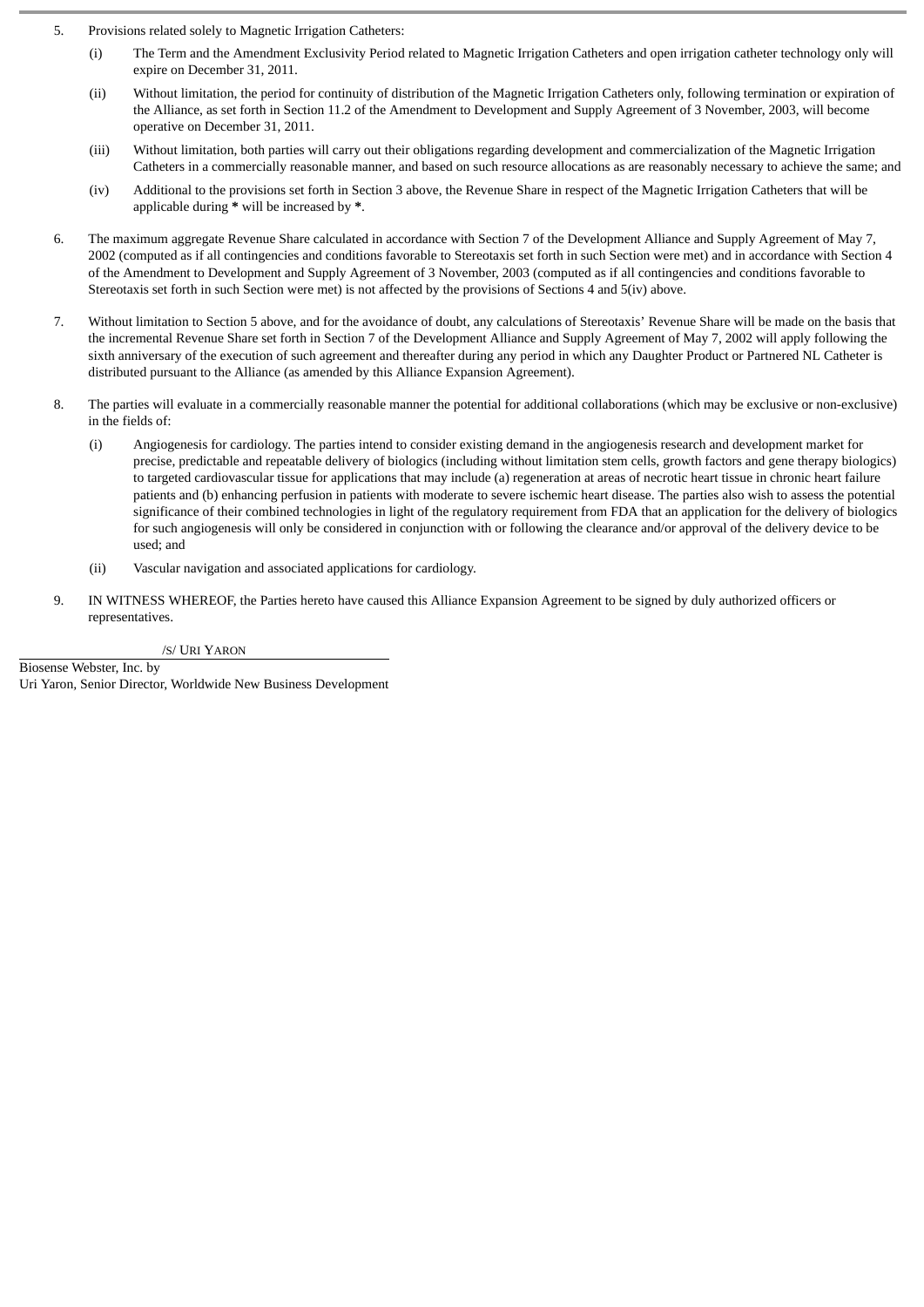/S/ BEVIL HOGG

Stereotaxis, Inc. by Bevil Hogg, Chief Executive Officer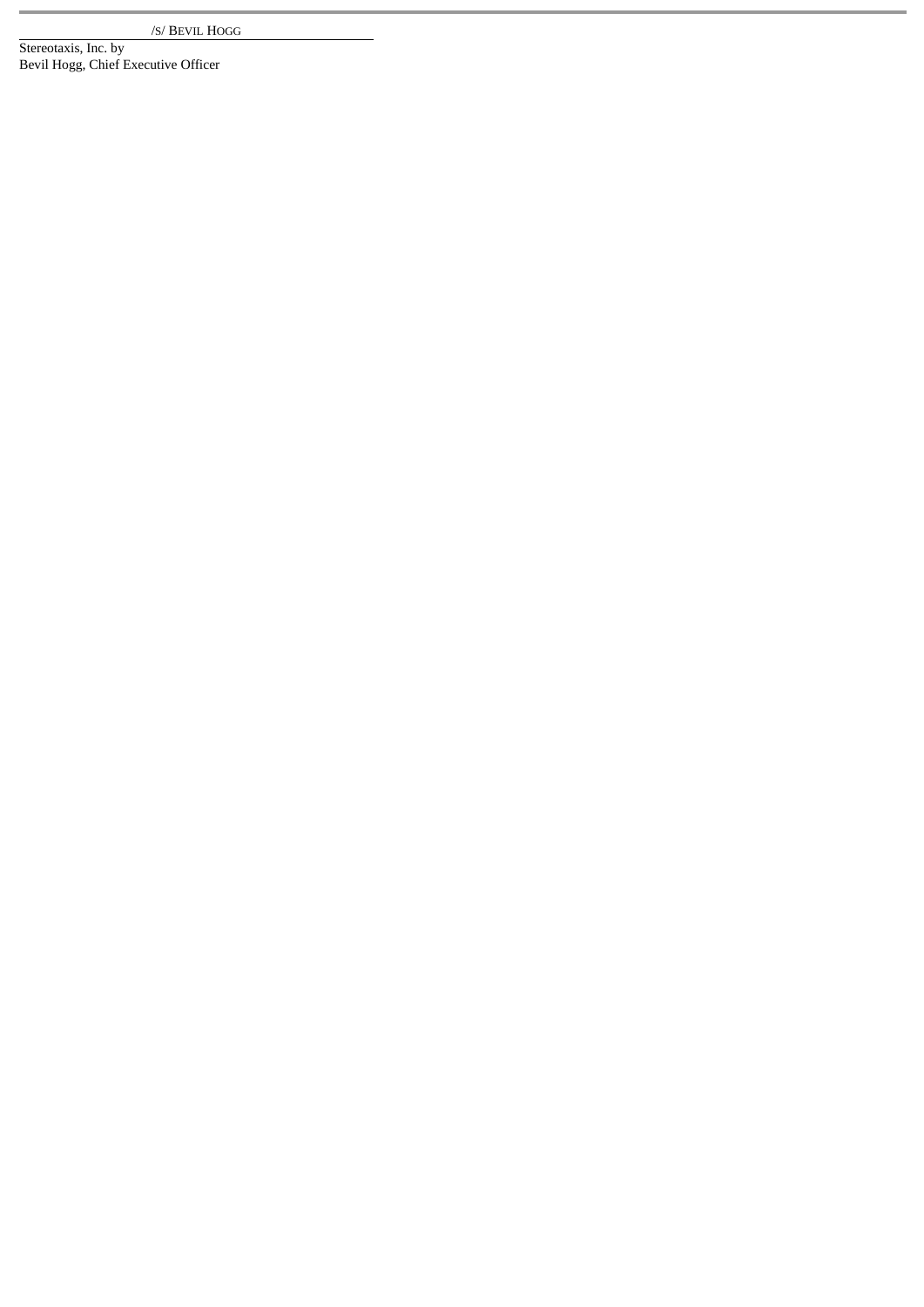## **STEREOTAXIS, INC. 2002 STOCK INCENTIVE PLAN**

## **As Amended and Restated effective May 24, 2007**

#### **1. Objectives.**

The Stereotaxis, Inc. 2002 Stock Incentive Plan (the "Plan") is designed to attract, motivate and retain selected employees of, and other individuals providing services to, the Company. These objectives are accomplished by making long-term incentive and other awards under the Plan, thereby providing Participants with a proprietary interest in the growth and performance of the Company.

#### **2. Definitions.**

*(a) "Awards"—*The grant of any form of stock option, performance share award, or restricted stock award, whether granted singly, in combination or in tandem, to a Participant pursuant to such terms, conditions, performance requirements, limitations and restrictions as the Committee may establish in order to fulfill the objectives of the Plan.

*(b) "Award Agreement"—*An agreement between the Company and a Participant that sets forth the terms, conditions, performance requirements, limitations and restrictions applicable to an Award.

*(c) "Board"—*The Board of Directors of the Company.

*(d) "Code"—*The Internal Revenue Code of 1986, as amended from time to time.

*(e) "Committee"—*The committee designated by the Board to administer the Plan and chosen from those of its members, or, in the absence of any such Committee, the Board.

*(f) "Company"—*Stereotaxis, Inc., a Delaware corporation.

*(g) "Fair Market Value"—*The last sale price, regular way, or, in case no such sale takes place on such date, the average of the closing bid and asked prices, regular way, of the Shares, in either case as reported in the principal consolidated transaction reporting system with respect to securities listed or admitted to trading on the New York Stock Exchange, Inc. (the "NYSE") or, if the Shares are not listed or admitted to trading on the NYSE, as reported in the principal consolidated transaction reporting system with respect to securities listed on the principal national securities exchange on which the Shares are listed or admitted to trading or, if the Shares are not listed or admitted to trading on any national securities exchange, the last quoted sale price on such date or, if not so quoted, the average of the high bid and low asked prices in the over-the-counter market on such date, as reported by the National Association of Securities Dealers, Inc. Automated Quotations System or such other system then in use, or, if on any such date the Shares are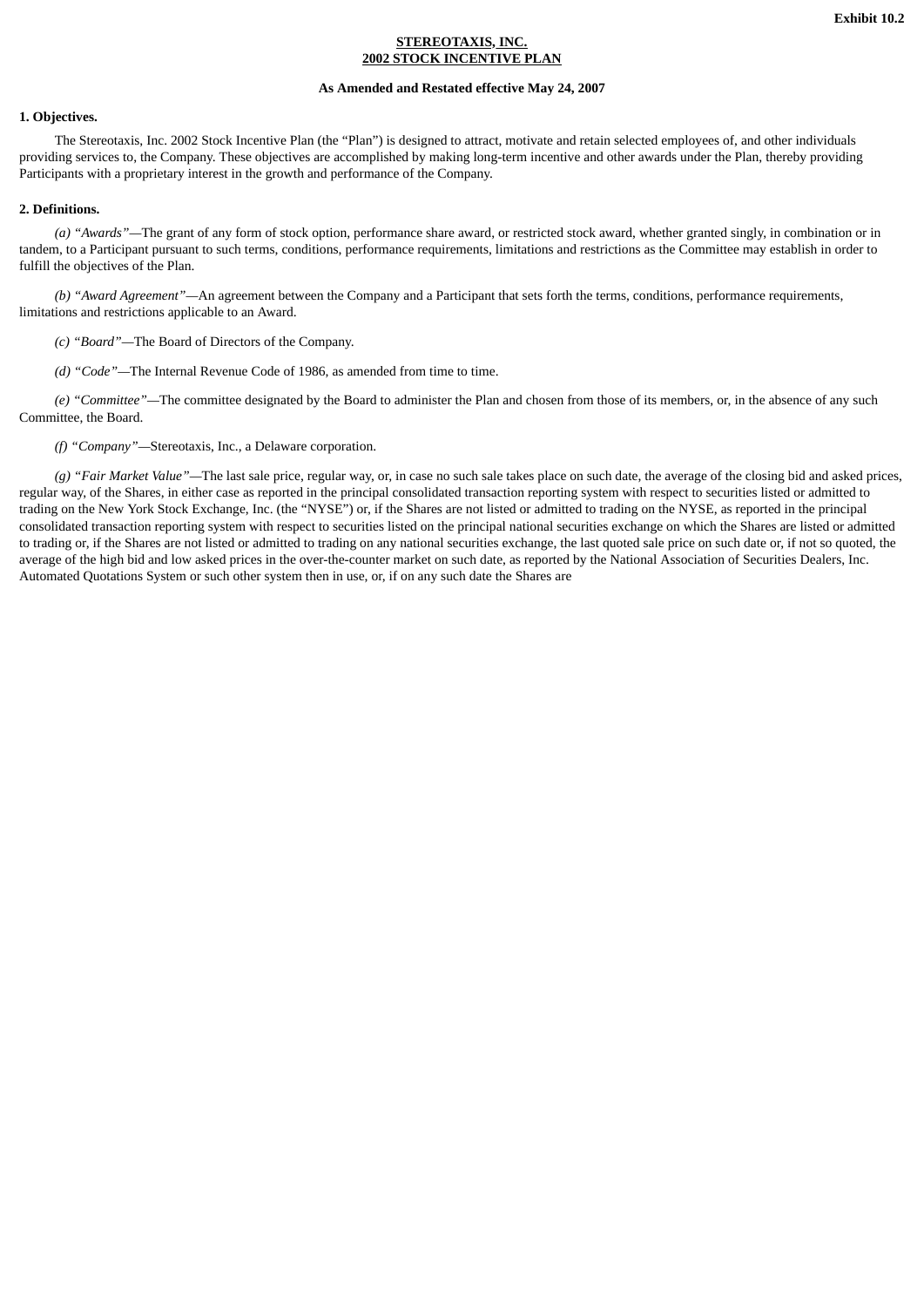not quoted by any such organization, the average of the closing bid and asked prices on such date as furnished by a professional market maker making a market in the Shares selected by the Committee. If the Shares are not publicly held or so listed or publicly traded, the determination of the Fair Market Value per Share shall be made in good faith by the Committee.

- *(h) "Fiscal Year"—*The fiscal year of the Company, as the same may be changed from time to time.
- *(i) "Incentive Stock Option"—*A stock option intended to meet the requirements of Section 422 of the Code and the regulations thereunder.
- *(j) "Nonqualified Stock Option"—*A stock option which is not an Incentive Stock Option.

*(k) "Participant"—*An individual to whom an Award has been made under the Plan. Awards may be made to employees of the Company, or any of its subsidiaries (including subsidiaries of subsidiaries), or any other entity in which the Company has a significant equity or other interest, as determined by the Committee, as well as individuals providing services to the Company; provided, that Incentive Stock Options may only be granted to employees of the Company or any of its subsidiaries (including subsidiaries of subsidiaries).

*(l) "Performance Period"—*A period of one or more consecutive Fiscal Years over which one or more of the performance criteria listed in Section 5(e) shall be measured pursuant to the grant of Awards (whether such Awards take the form of stock options, performance share awards, long term cash incentives or stock ownership incentive awards). Performance Periods may overlap one another.

*(m) "Shares" or "Stock"—*Authorized and issued or unissued shares of common stock of the Company.

## **3. Stock Available for Awards.**

Subject to adjustment pursuant to Section 12, the number of shares that may be issued under the Plan for Awards granted wholly or partly in stock during the term of the Plan is 7,110,998.<sup>1</sup> Shares of Stock may be made available from the authorized but unissued shares of the Company, from shares held in the Company's treasury and not reserved for some other purpose, or from shares purchased on the open market. For purposes of determining the number of shares of Stock issued under the Plan, no shares shall be deemed issued until they are actually delivered to a Participant, or such other person in accordance with Section 9. Shares covered by Awards that either wholly or in part are

<sup>&</sup>lt;sup>1</sup> The shares available include (i) the 1,000,000 share increase as approved by the stockholders on May 24, 2007, (ii) the shares originally included in the Plan and that were available under the Stereotaxis, Inc. 1994 Stock Option Plan, and (iii) the shares that were added annually on January 1, 2003, 2004, 2005, 2006 and 2007, respectively, pursuant to the terms of the Plan. Each of the foregoing share amounts reflect the 1-for-3.6 reverse stock split completed in July 2004.

<sup>2</sup>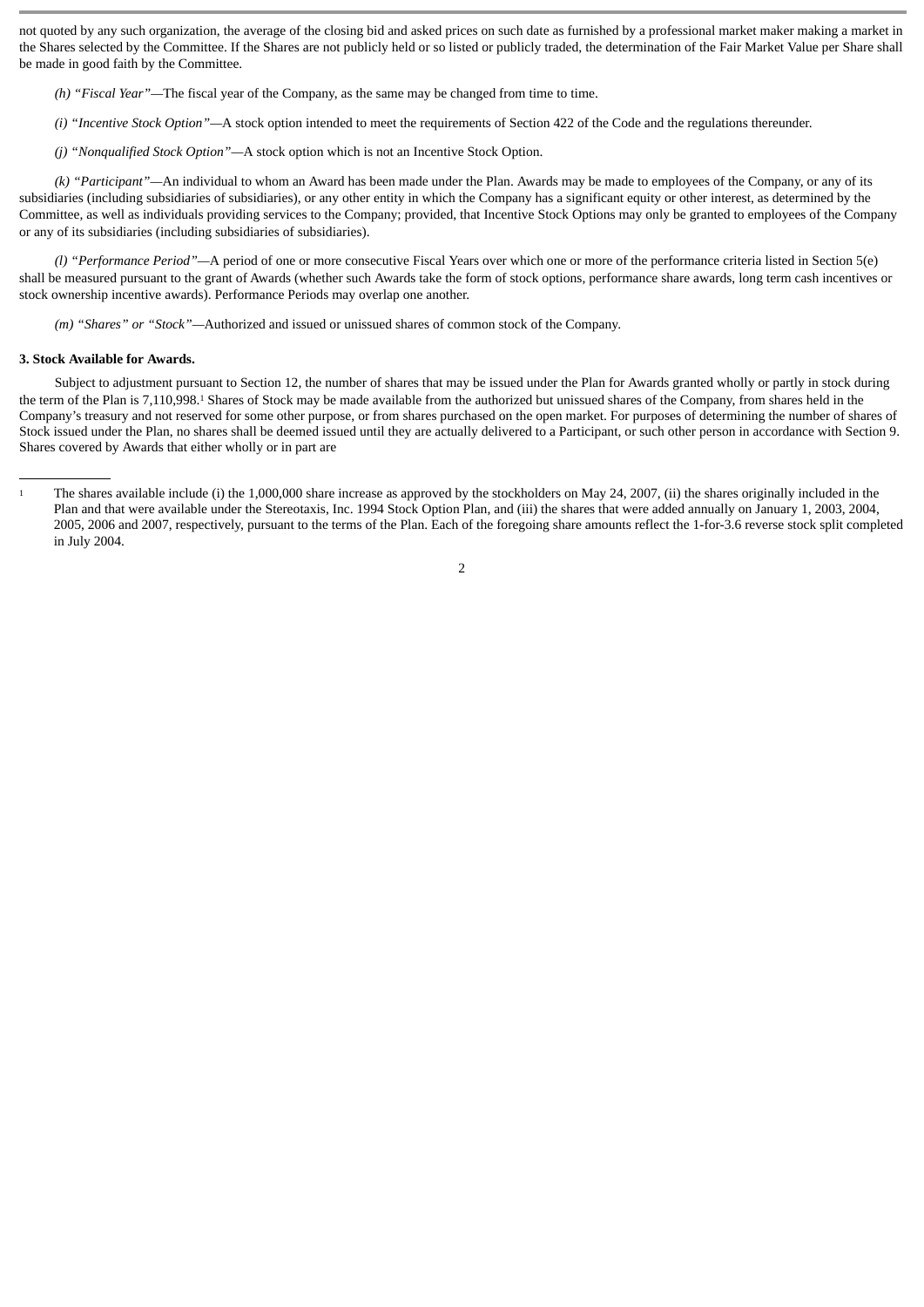not earned, or that expire or are forfeited, terminated, canceled, settled in cash, payable solely in cash or exchanged for other Awards, shall be available for future issuance under Awards. Further, shares tendered to the Company in connection with the exercise of stock options, or withheld by the Company for the payment of tax withholding on any Award, shall also be available for future issuance under Awards; provided, however, that not more than 5,194,851 shares may be used for the grant of Incentive Stock Options.

#### **4. Administration.**

The Plan shall be administered by the Committee, which shall have full power to select Participants, to interpret the Plan, and to adopt such rules, regulations and guidelines for carrying out the Plan as it may deem necessary or proper. A majority of the Committee shall constitute a quorum. The acts of a majority of the members present at any meeting at which a quorum is present and acts approved in writing by a majority of the Committee in lieu of a meeting shall be deemed acts of the Committee. Each member of the Committee is entitled to, in good faith, rely upon any report or other information furnished to that member by any officer or other associate of the Company, any subsidiary, the Company's certified public accountants, or any executive compensation consultant or other professional retained by the Company to assist in the administration of the Plan.

#### **5. Awards.**

The Committee shall determine the type or types of Award(s) to be made to each Participant and shall set forth in the related Award Agreement the terms, conditions, performance requirements, limitations and restrictions applicable to each Award. Awards may include but are not limited to those listed in this Section 5. Awards may be granted singly, in combination or in tandem. Awards may also be made in combination or in tandem with, in replacement or payment of, or as alternatives to, grants, rights or compensation earned under any other plan of the Company, including the plan of any acquired entity.

(a) Stock Option*—*A stock option is a grant of a right to purchase a specified number of shares of Stock at a stated price. The exercise price of Incentive Stock Options shall be not less than 100% of Fair Market Value on the date of grant and the exercise price of Nonqualified Stock Options shall be not less than 85% of Fair Market Value on the date of grant. No individual may be granted options to purchase more than 277,777 shares during any Fiscal Year.

(b) Performance Share Award*—*A performance share award is an Award denominated in units of stock. Performance share awards will provide for the payment of stock if performance goals are achieved over specified Performance Periods.

(c) Restricted Stock Award*—*A restricted stock award is an Award of Stock which will vest if performance or other goals are achieved over specified Performance Periods.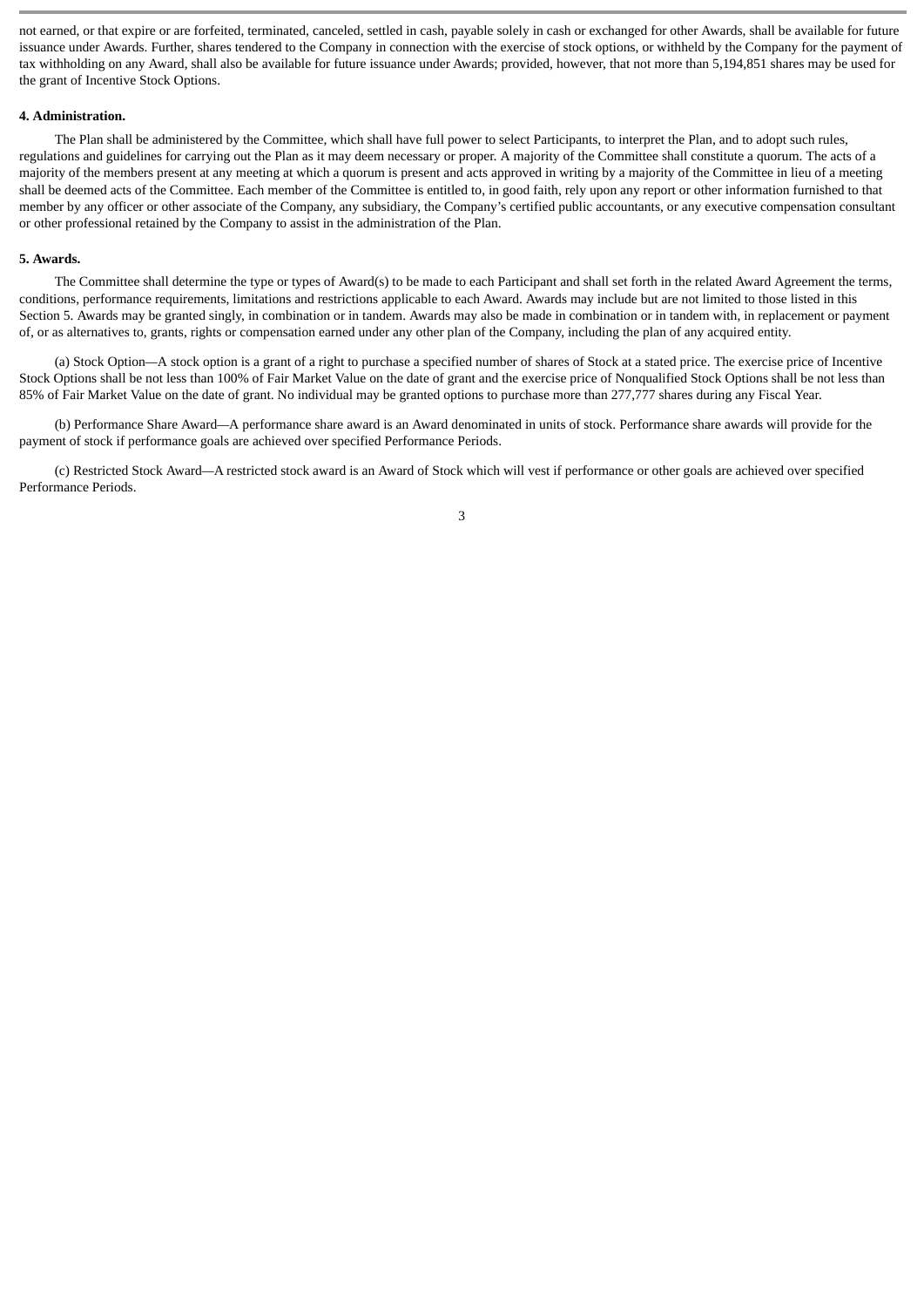(d) Performance Criteria under section 162(m) of the Code for Performance Share Awards, and Restricted Stock Awards*—*The performance criteria for performance share awards and restricted stock awards made to any "covered employee" (as defined by section 162(m) of the Code) and which are intended to qualify as performance-based compensation under section  $162(m)$ (C) thereof, shall consist of objective tests based on one or more of the following: the Company's earnings per share growth; earnings; earnings per share; cash flow; customer satisfaction; revenues; financial return ratios; market performance; shareholder return and/or value; operating profits (including earnings before income taxes, depreciation and amortization); net profits; profit returns and margins; stock price; working capital; business trends; production cost; project milestones; and plant and equipment performance.

(e) Nothing herein shall preclude the Committee from making any payments or granting any Awards whether or not such payments or Awards qualify for tax deductibility under section 162(m) of the Code. No payments are to be made to a Participant if the applicable performance criteria are not achieved for a given Performance Period. If the applicable performance criteria are achieved for a given Performance Period, the Committee has full discretion to reduce or eliminate the amount otherwise payable for that Performance Period. Under no circumstances may the Committee use discretion to increase the amount payable to a Participant under a performance share award, or a restricted stock.

#### **6. Payment of Awards.**

Payment of Awards may be made in the form of cash, stock or combinations thereof and may include such restrictions as the Committee shall determine. Further, payments may be deferred, either in the form of installments or as a future lump-sum payment, in accordance with such procedures as may be established from time to time by the Committee. Dividends or dividend equivalent rights may be extended to and made part of any Award denominated in stock or units of stock, subject to such terms, conditions and restrictions as the Committee may establish. The Committee may also establish rules and procedures for the crediting of interest on deferred cash payments and dividend equivalents for deferred payments denominated in stock or units of stock. At the discretion of the Committee, a Participant may be offered an election to substitute an Award for another Award or Awards of the same or different type.

#### **7. Stock Option Exercise.**

The price at which shares of Stock may be purchased under a stock option shall be paid in full in cash at the time of the exercise or, if permitted by the Committee, by means of tendering Stock or surrendering another Award or any combination thereof. The Committee may determine other acceptable methods of tendering Stock or other Awards and may impose such conditions on the use of Stock or other Awards to exercise a stock option as it deems appropriate. In addition, the optionee may effect a "cashless exercise" of a stock option in which the option shares are sold through a broker and a portion of the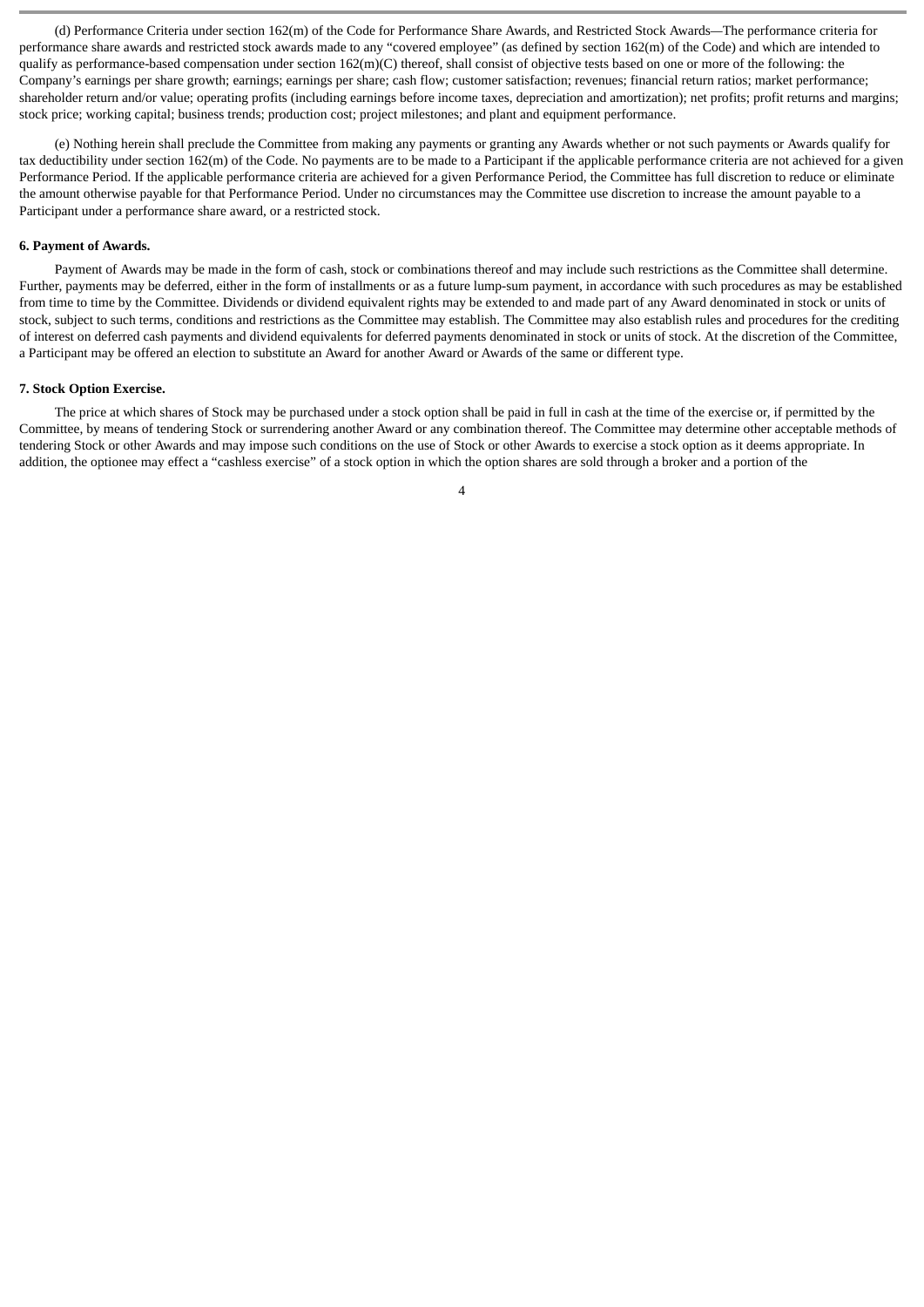proceeds to cover the exercise price is paid to the Company, or otherwise in accordance with the rules and procedures adopted by the Committee.

#### **8. Tax Withholding.**

Prior to the payment or settlement of any Award, the Participant must pay, or make arrangements acceptable to the Company for the payment of, any and all federal, state and local tax withholding that in the opinion of the Company is required by law. The Company shall have the right to deduct applicable taxes from any Award payment and withhold, at the time of delivery or vesting of shares of stock under the Plan, an appropriate number of shares for payment of taxes required by law or to take such other action as may be necessary in the opinion of the Company to satisfy all obligations for withholding of such taxes.

#### **9. Transferability.**

No Award shall be transferable or assignable, or payable to or exercisable by, anyone other than the Participant to whom it was granted, except (a) by law, will or the laws of descent and distribution, (b) as a result of the disability of a Participant or (c) that the Committee (in the form of an Award Agreement or otherwise) may permit transfers of Awards (other than Incentive Stock Options) by gift or otherwise to a member of a Participant's immediate family and/or trusts whose beneficiaries are members of the Participant's immediate family, or to such other persons or entities as may be approved by the Committee.

#### **10. Amendment, Modification, Suspension or Discontinuance of the Plan.**

The Board may amend, modify, suspend or terminate the Plan for the purpose of meeting or addressing any changes in law or other legal requirements or for any other purpose permitted by law; provided, however, that no such amendment, modification, suspension or termination of the Plan shall adversely affect in any material way any Award previously granted under the Plan, without the written consent of the Participant. Unless otherwise required by law, no such amendment shall require the approval of stockholders.

#### **11. Termination of Employment.**

If the employment of a Participant terminates, the status of the Award shall be as set forth in the Award Agreement.

#### **12. Adjustments.**

In the event of any change in the outstanding Stock of the Company by reason of a stock split, stock dividend, combination or reclassification of shares, recapitalization, merger, or similar event, the Committee shall adjust appropriately: (a) the number of shares or kind of Stock (i) available for issuance under the Plan, (ii) for which Awards may be granted to an individual Participant set forth in Section 5, and (iii) covered by outstanding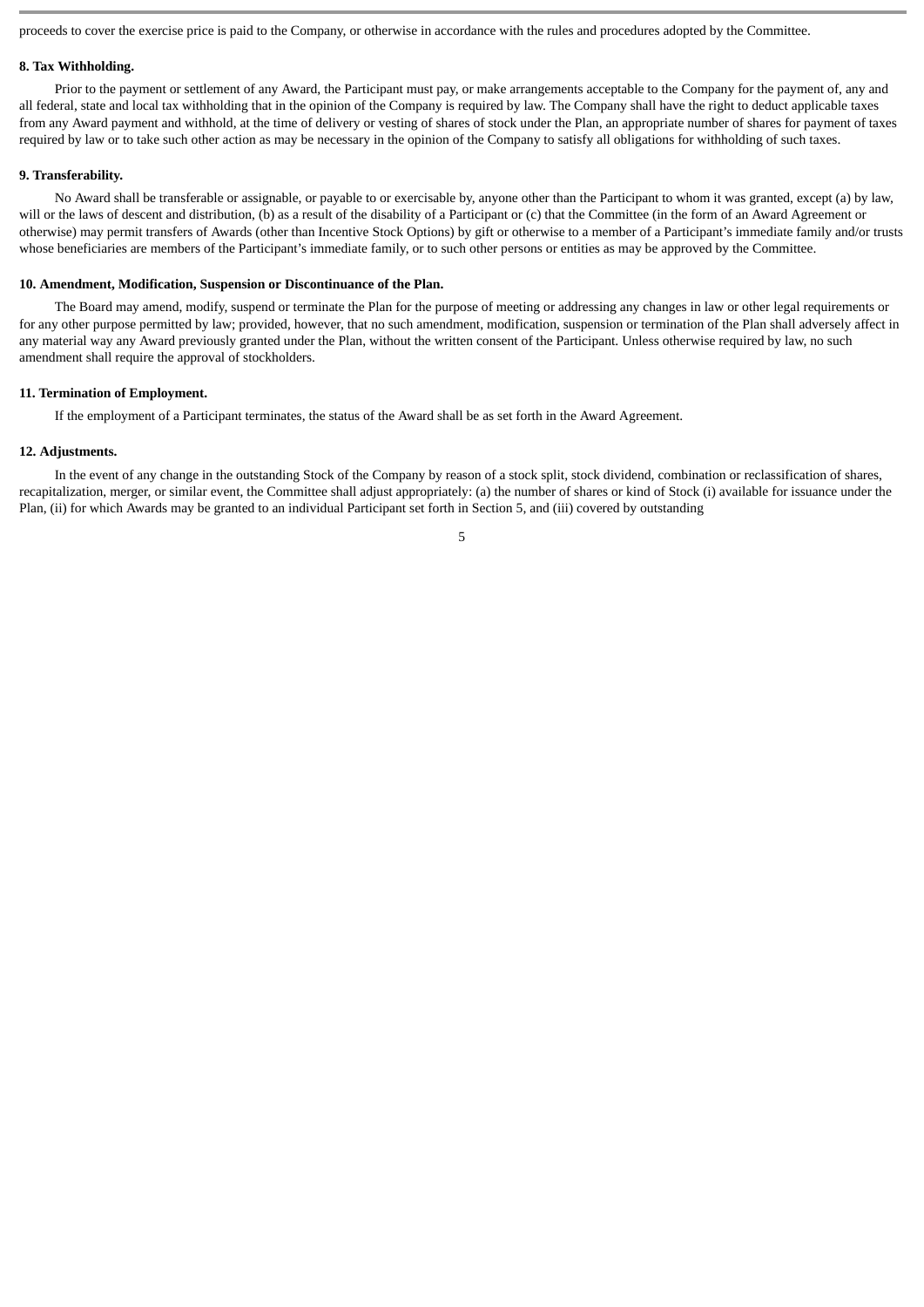Awards denominated in stock or units of stock; (b) the exercise and grant prices related to outstanding Awards; and (c) the appropriate Fair Market Value and other price determinations for such Awards. In the event of any other change affecting the Stock or any distribution (other than normal cash dividends) to holders of Stock, such adjustments in the number and kind of shares and the exercise, grant and conversion prices of the affected Awards as may be deemed equitable by the Committee, including adjustments to avoid fractional shares, shall be made to give proper effect to such event. In the event of a corporate merger, consolidation, acquisition of property or stock, separation, reorganization or liquidation, the Committee shall be authorized to cause to issue or assume stock options, whether or not in a transaction to which section 424(a) of the Code applies, by means of substitution of new stock options for previously issued stock options or an assumption of previously issued stock options. In such event, the aggregate number of shares of Stock available for issuance under Awards under Section 3, including the individual Participant maximums set forth in Section 5, will be increased to reflect such substitution or assumption.

## **13. Miscellaneous.**

(a) Any notice to the Company required by any of the provisions of the Plan shall be addressed to the chief human resources officer of the Company in writing, and shall become effective when it is received.

(b) The Plan shall be unfunded and the Company shall not be required to establish any special account or fund or to otherwise segregate or encumber assets to ensure payment of any Award.

(c) Nothing contained in the Plan shall prevent the Company from adopting other or additional compensation arrangements or plans, subject to stockholder approval if such approval is required, and such arrangements or plans may be either generally applicable or applicable only in specific cases.

(d) No Participant shall have any claim or right to be granted an Award under the Plan and nothing contained in the Plan shall be deemed or be construed to give any Participant the right to be retained in the employ of the Company or to interfere with the right of the Company to discharge any Participant at any time without regard to the effect such discharge may have upon the Participant under the Plan. Except to the extent otherwise provided in any plan or in an Award Agreement, no Award under the Plan shall be deemed compensation for purposes of computing benefits or contributions under any other plan of the Company.

(e) The Plan and each Award Agreement shall be governed by the laws of the State of Delaware, excluding any conflicts or choice of law rule or principle that might otherwise refer construction or interpretation of the Plan to the substantive law of another jurisdiction. Unless otherwise provided in the Award Agreement, recipients of an Award under the Plan are deemed to submit to the exclusive jurisdiction and venue of the federal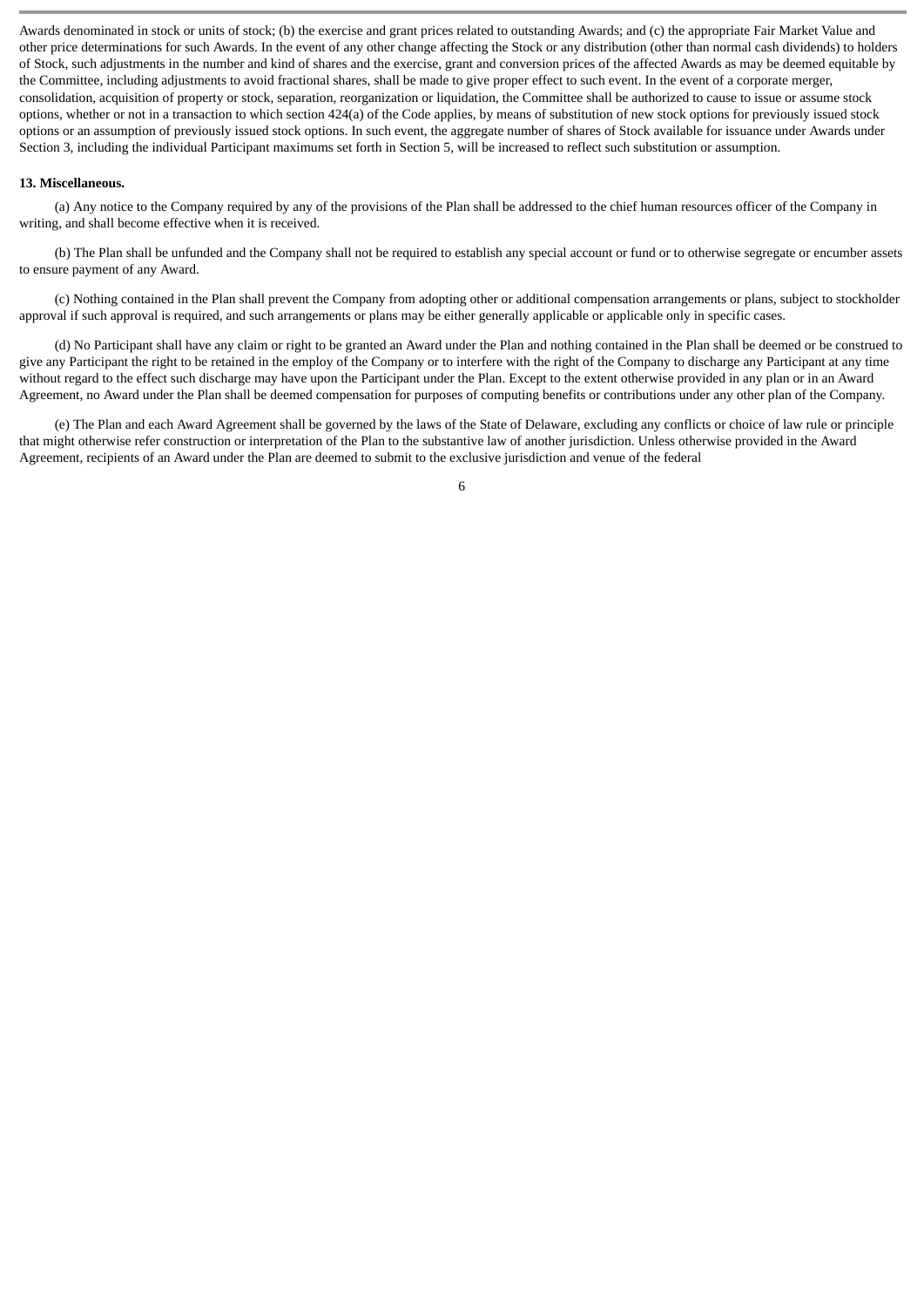or state courts of Missouri, County of St. Louis, to resolve any and all issues that may arise out of or relate to the Plan or any related Award Agreement.

(f) The Committee shall have full power and authority to interpret the Plan and to make any determinations thereunder, and the Committee's determinations shall be binding and conclusive. Determinations made by the Committee under the Plan need not be uniform and may be made selectively among individuals, whether or not such individuals are similarly situated.

(g) If any provision of the Plan is or becomes or is deemed invalid, illegal or unenforceable in any jurisdiction, or would disqualify the Plan or any Award under any law deemed applicable by the Committee, such provision shall be construed or deemed amended or limited in scope to conform to applicable laws or, in the discretion of the Committee, it shall be stricken and the remainder of the Plan shall remain in full force and effect.

(h) The Plan was adopted by the Board on March 25, 2002 subject to approval of the stockholders of the Company within 12 months of the date it was adopted. Awards may be granted prior to such approval, but no such Award may be exercised, vested or settled prior to such approval, and if such approval is not obtained, any such Award shall be void ab initio and of no force or effect. If such approval is obtained, no further awards shall be granted under the Stereotaxis, Inc. 1994 Stock Option Plan

(i) Subject to earlier termination pursuant to Section 10, the Plan will terminate on March 25, 2012. Awards outstanding at the termination of the Plan will not be affected by such termination.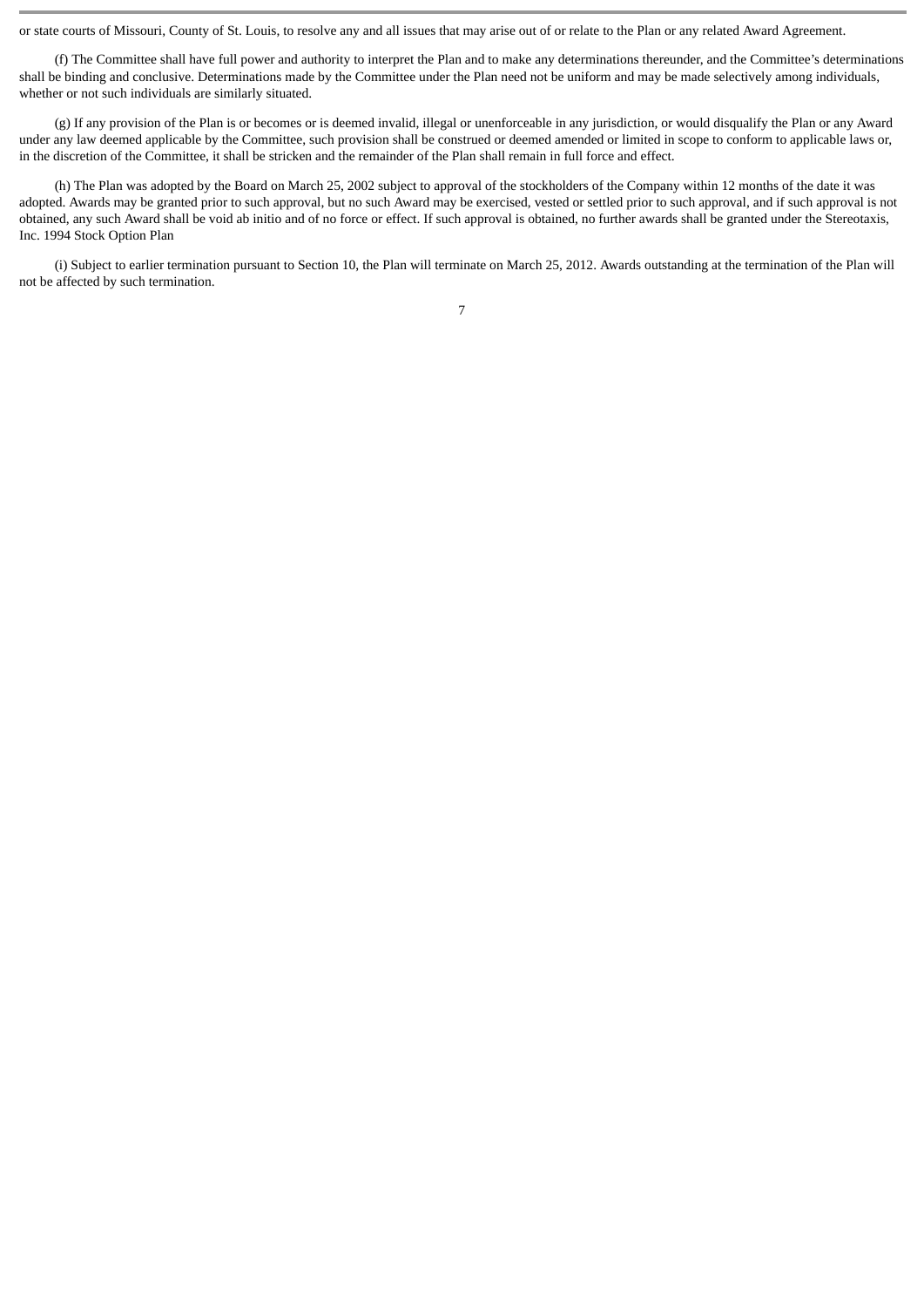# Certification of Principal Executive Officer

## I, Bevil J. Hogg, certify that:

- 1. I have reviewed this quarterly report on Form 10-Q of Stereotaxis, Inc.;
- 2. Based on my knowledge, this report does not contain any untrue statement of a material fact or omit to state a material fact necessary to make the statements made, in light of the circumstances under which such statements were made, not misleading with respect to the period covered by this report;
- 3. Based on my knowledge, the financial statements, and other financial information included in this report, fairly present in all material respects the financial condition, results of operations and cash flows of the registrant as of, and for, the periods presented in this report;
- 4. The registrant's other certifying officer and I are responsible for establishing and maintaining disclosure controls and procedures (as defined in Exchange Act Rules 13a-15(e) and 15d-15(e)) and internal control over financial reporting (as defined in Exchange Act Rules 13a – 15(f and 15d – 15(f)) for the registrant and have:

(a) Designed such disclosure controls and procedures, or caused such disclosure controls and procedures to be designed under our supervision, to ensure that material information relating to the registrant, including its consolidated subsidiaries, is made known to us by others within those entities, particularly during the period in which this report is being prepared;

(b) Designed such internal control over financial reporting, or caused such internal control over financial reporting to be designed under our supervision, to provide reasonable assurance regarding the reliability of financial reporting and the preparation of financial statements for external purposes in accordance with generally accepted accounting principles;

(c) Evaluated the effectiveness of the registrant's disclosure controls and procedures and presented in this report our conclusions about the effectiveness of the disclosure controls and procedures, as of the end of the period covered by this report based on such evaluation; and

(d) Disclosed in this report any change in the registrant's internal control over financial reporting that occurred during the registrant's most recent fiscal quarter that has materially affected, or is reasonably likely to materially affect, the registrant's internal control over financial reporting; and

5. The registrant's other certifying officer and I have disclosed, based on our most recent evaluation of internal control over financial reporting, to the registrant's auditors and the audit committee of the registrant's board of directors (or persons performing the equivalent functions):

(a) All significant deficiencies and material weaknesses in the design or operation of internal control over financial reporting which are reasonably likely to adversely affect the registrant's ability to record, process, summarize and report financial information; and

(b) Any fraud, whether or not material, that involves management or other employees who have a significant role in the registrant's internal control over financial reporting.

Date: August 9, 2007

/s/ BEVIL J. HOGG

 Bevil J. Hogg Chief Executive Officer Stereotaxis, Inc. (Principal Executive Officer)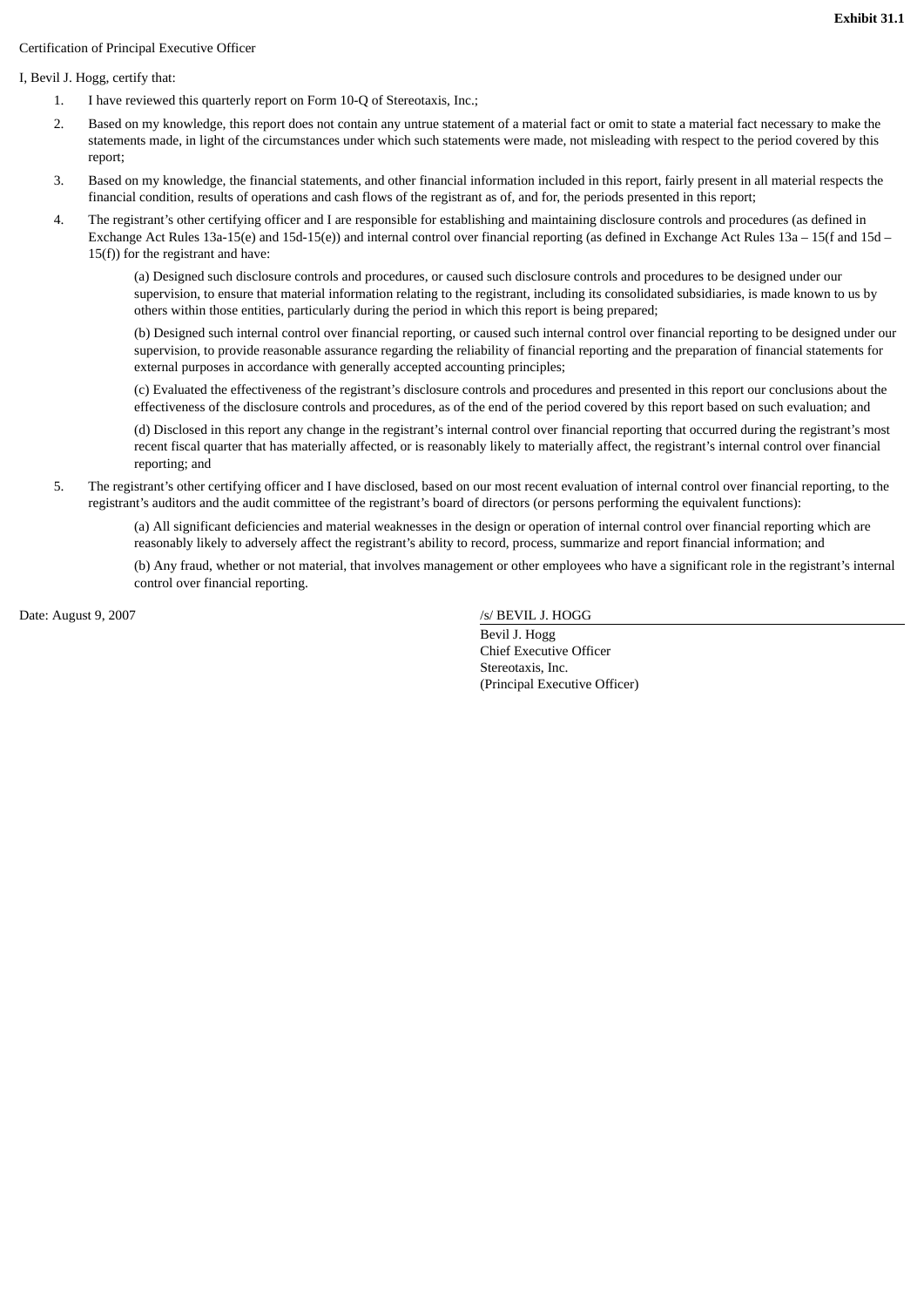# Certification of Principal Financial Officer

## I, James M. Stolze, certify that:

- 1. I have reviewed this quarterly report on Form 10-Q of Stereotaxis, Inc.;
- 2. Based on my knowledge, this report does not contain any untrue statement of a material fact or omit to state a material fact necessary to make the statements made, in light of the circumstances under which such statements were made, not misleading with respect to the period covered by this report;
- 3. Based on my knowledge, the financial statements, and other financial information included in this report, fairly present in all material respects the financial condition, results of operations and cash flows of the registrant as of, and for, the periods presented in this report;
- 4. The registrant's other certifying officer and I are responsible for establishing and maintaining disclosure controls and procedures (as defined in Exchange Act Rules 13a-15(e) and 15d-15(e)) and internal control over financial reporting (as defined in Exchange Act Rules 13a – 15(f and 15d – 15(f)) for the registrant and have:

(a) Designed such disclosure controls and procedures, or caused such disclosure controls and procedures to be designed under our supervision, to ensure that material information relating to the registrant, including its consolidated subsidiaries, is made known to us by others within those entities, particularly during the period in which this report is being prepared;

(b) Designed such internal control over financial reporting, or caused such internal control over financial reporting to be designed under our supervision, to provide reasonable assurance regarding the reliability of financial reporting and the preparation of financial statements for external purposes in accordance with generally accepted accounting principles;

(c) Evaluated the effectiveness of the registrant's disclosure controls and procedures and presented in this report our conclusions about the effectiveness of the disclosure controls and procedures, as of the end of the period covered by this report based on such evaluation; and

(d) Disclosed in this report any change in the registrant's internal control over financial reporting that occurred during the registrant's most recent fiscal quarter that has materially affected, or is reasonably likely to materially affect, the registrant's internal control over financial reporting.; and

5. The registrant's other certifying officer and I have disclosed, based on our most recent evaluation of internal control over financial reporting, to the registrant's auditors and the audit committee of the registrant's board of directors (or persons performing the equivalent functions):

(a) All significant deficiencies and material weaknesses in the design or operation of internal control over financial reporting which are reasonably likely to adversely affect the registrant's ability to record, process, summarize and report financial information; and

(b) Any fraud, whether or not material, that involves management or other employees who have a significant role in the registrant's internal control over financial reporting.

Date: August 9, 2007

## /s/ JAMES M. STOLZE

 James M. Stolze Vice President and Chief Financial Officer Stereotaxis, Inc. (Principal Financial Officer)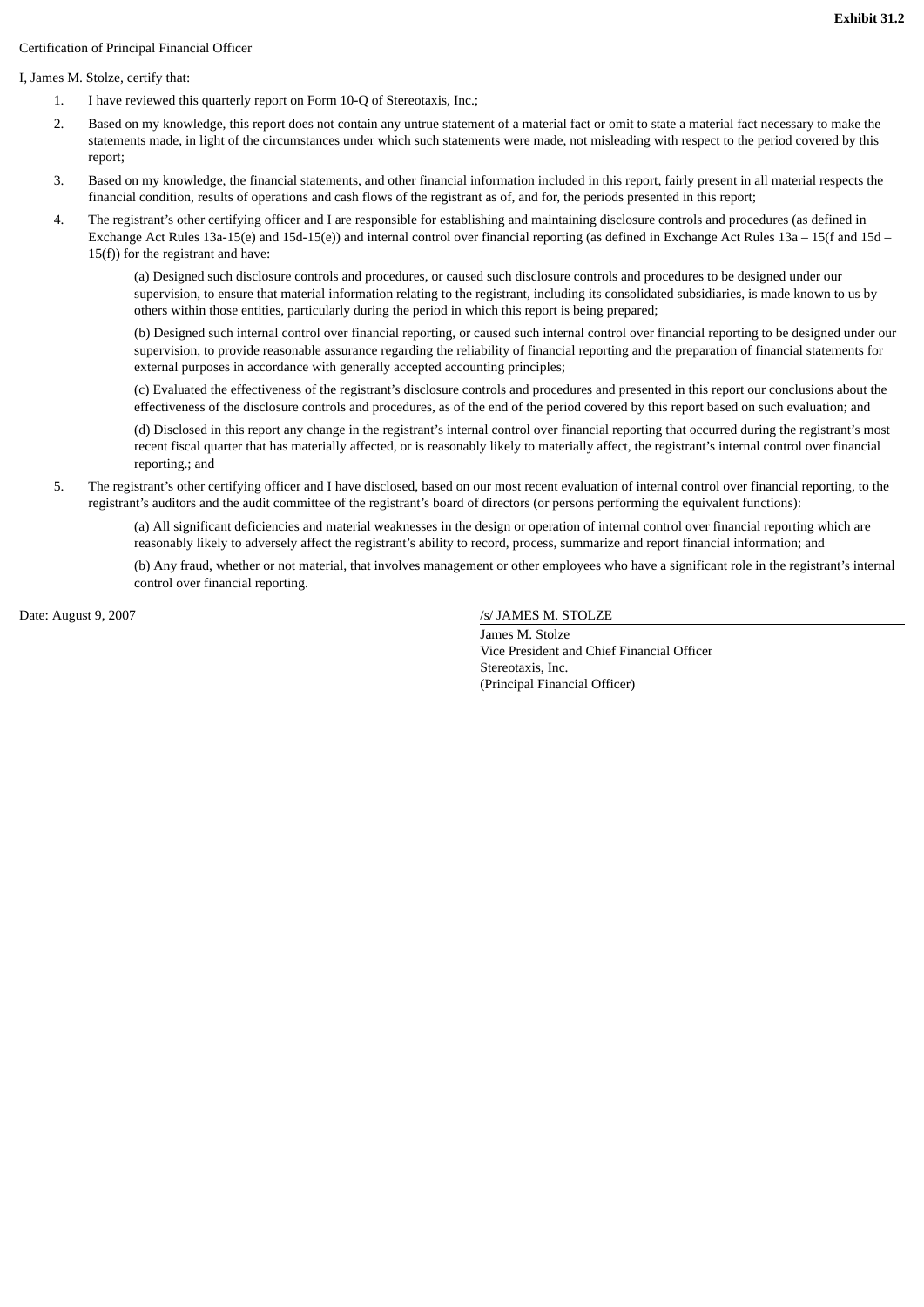## **CERTIFICATION PURSUANT TO 18 U.S.C. SECTION 1350, AS ADOPTED PURSUANT TO SECTION 906 OF THE SARBANES-OXLEY ACT OF 2002**

In connection with the quarterly report of Stereotaxis, Inc. (the "Company") on Form 10-Q for the period ended June 30, 2007 as filed with the Securities and Exchange Commission on the date hereof (the "Report"), I, Bevil J. Hogg, Chief Executive Officer of the Company, certify, pursuant to Rule 13a-14(b) and Section 1350 of Chapter 63 of Title 18 of the United States Code, as adopted pursuant to Section 906 of the Sarbanes-Oxley Act of 2002, that:

(1) The Report fully complies with the requirements of Section 13(a) or 15(d) of the Securities Exchange Act of 1934; and

(2) The information contained in the Report fairly presents, in all material respects, the financial condition and results of operations of the Company.

Date: August 9, 2007

/s/ BEVIL J. HOGG

 Bevil J. Hogg Chief Executive Officer Stereotaxis, Inc.